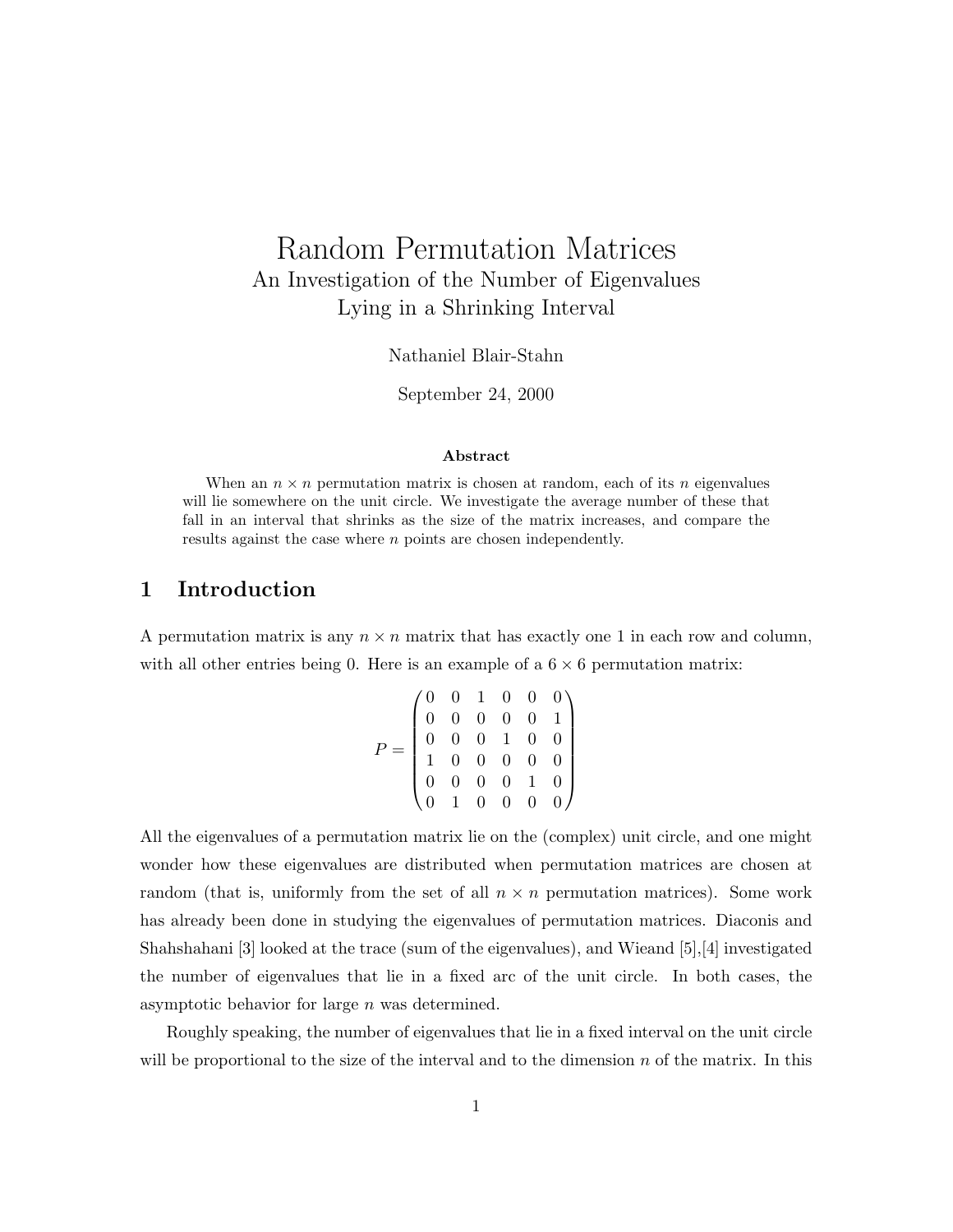paper, the goal will be to allow  $n$  to increase while decreasing the size of the interval, so that the number of eigenvalues lying in it should remain fairly constant on average. In particular, we look at the number of eigenvalues  $X_{n,a}$  lying in the interval  $I_n = \left(e^{2\pi i a}, e^{2\pi i (a+l/n)}\right]$  when an  $n \times n$  permutation matrix is chosen at random, and we find the limit of the mean of  $X_{n,a}$  as  $n \to \infty$  in the case when a is rational.

The paper will be organized as follows. The next section provides some background about permutations and gives some probabilistic results that will be used later. Section 3 discusses the eigenvalues of permutation matrices and provides a formula for  $X_{n,a}$ . Section 4 draws some comparisons between the distribution of eigenvalues and the distribution of random points on the unit circle. Section 5 provides a technical result that will be used in section 6 to find the limit of  $E[X_{n,a}]$ . The conclusion takes another look at the function derived in section 6, and then presents some open questions about  $X_{n,a}$ .

## 2 Background About Permutations and Probability

For our purposes, a permutation can be thought of as a one-to-one mapping of the set of integers  $\{1, 2, \ldots, n\}$  onto itself. The group of all permutations of n numbers is known as the symmetric group,  $S_n$ , and it is a simple matter to verify that there are n! permutations in  $S_n$ . In standard notation, a permutation  $\sigma \in S_n$  is written as

$$
\sigma = \begin{pmatrix} 1 & 2 & \cdots & n \\ \sigma(1) & \sigma(2) & \cdots & \sigma(n) \end{pmatrix},
$$

where  $\sigma(1)$  is the image of 1 under  $\sigma$ ,  $\sigma(2)$  is the image of 2, and so on.

#### 2.1 Cycles and Cycle Structure

A permutation can also be written in a way that groups together the images of a given number under repeated applications of  $\sigma$ . For example, the permutation

$$
\sigma = \begin{pmatrix} 1 & 2 & 3 & 4 & 5 & 6 & 7 & 8 & 9 \\ 3 & 6 & 4 & 7 & 5 & 9 & 1 & 8 & 2 \end{pmatrix}
$$

can be written

$$
\sigma = (1\ 3\ 4\ 7)(2\ 6\ 9)(5)(8).
$$

The first group of numbers in parentheses indicates that 1 gets mapped to 3, 3 gets mapped to 4, 4 gets mapped to 7, and 7 gets mapped back to 1. Each of the other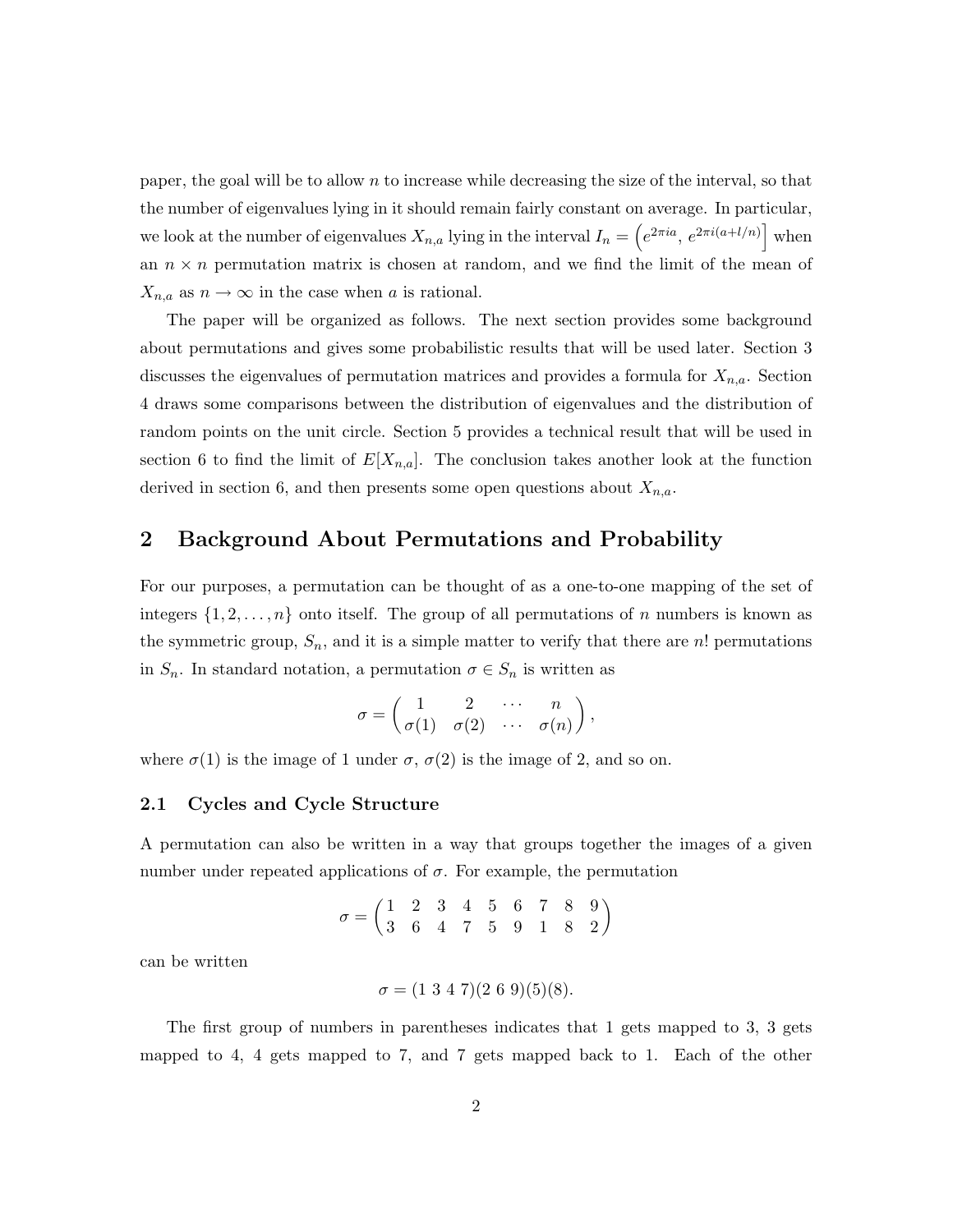groupings is interpreted in a similar way. These groups of numbers are called cycles, and this notation for permutations is referred to as *cycle notation*. Following are several facts relating to cycles and cycle notation.

- A cycle of k numbers is referred to as a k-cycle; for example,  $(1\ 3\ 4\ 7)$  is a 4-cycle.
- A cycle of one number indicates that the number is mapped to itself, and 1-cycles are often referred to as fixed points.
- If a permutation  $\sigma$  is applied k times, then the numbers in each k-cycle in  $\sigma$  will return to their starting positions.
- The number of times that a permutation  $\sigma$  must be applied in order to return all numbers to their starting positions is known as the *order* of  $\sigma$ , and will equal the least common multiple of the lengths of all the cycles in  $\sigma$ .
- It does not matter which number is written first in a cycle, as long as the order of the numbers is preserved. For example,  $(1\ 3\ 4\ 7) = (4\ 7\ 1\ 3)$ , but  $(1\ 3\ 4\ 7) \neq (1\ 4\ 3\ 7)$ .
- The cycles in a permutation can be written in any order. If desired, one can apply any of a number of systematic approaches to keep the notation consistent.

It is useful to define a vector,  $(C_1, C_2, \ldots, C_n)$ , called the cycle structure of  $\sigma$ , where each entry  $C_k$  gives the number of k-cycles in  $\sigma$ . Thus, our sample permutation above has a cycle structure of (2, 0, 1, 1, 0, 0, 0, 0, 0). Two things to notice about cycle structure are

- 1. The sum of all the values of  $C_k$  gives the total number of cycles in  $\sigma$ , and
- 2. Since there are n numbers in  $\sigma$ , the lengths of all the cycles must add up to n. That is, for  $\sigma \in S_n$ ,

$$
\sum_{k=1}^{n} kC_k = n. \tag{1}
$$

#### 2.2 Probability and Cycle Structure

At this point, one could ask various questions about cycle structure, such as "How many permutations are there with a given cycle structure?" or, "What is the cycle structure of a 'typical' random permutation  $\sigma$ ?" That is, how many fixed points, how many 2-cycles, etc. will  $\sigma$  have, on average?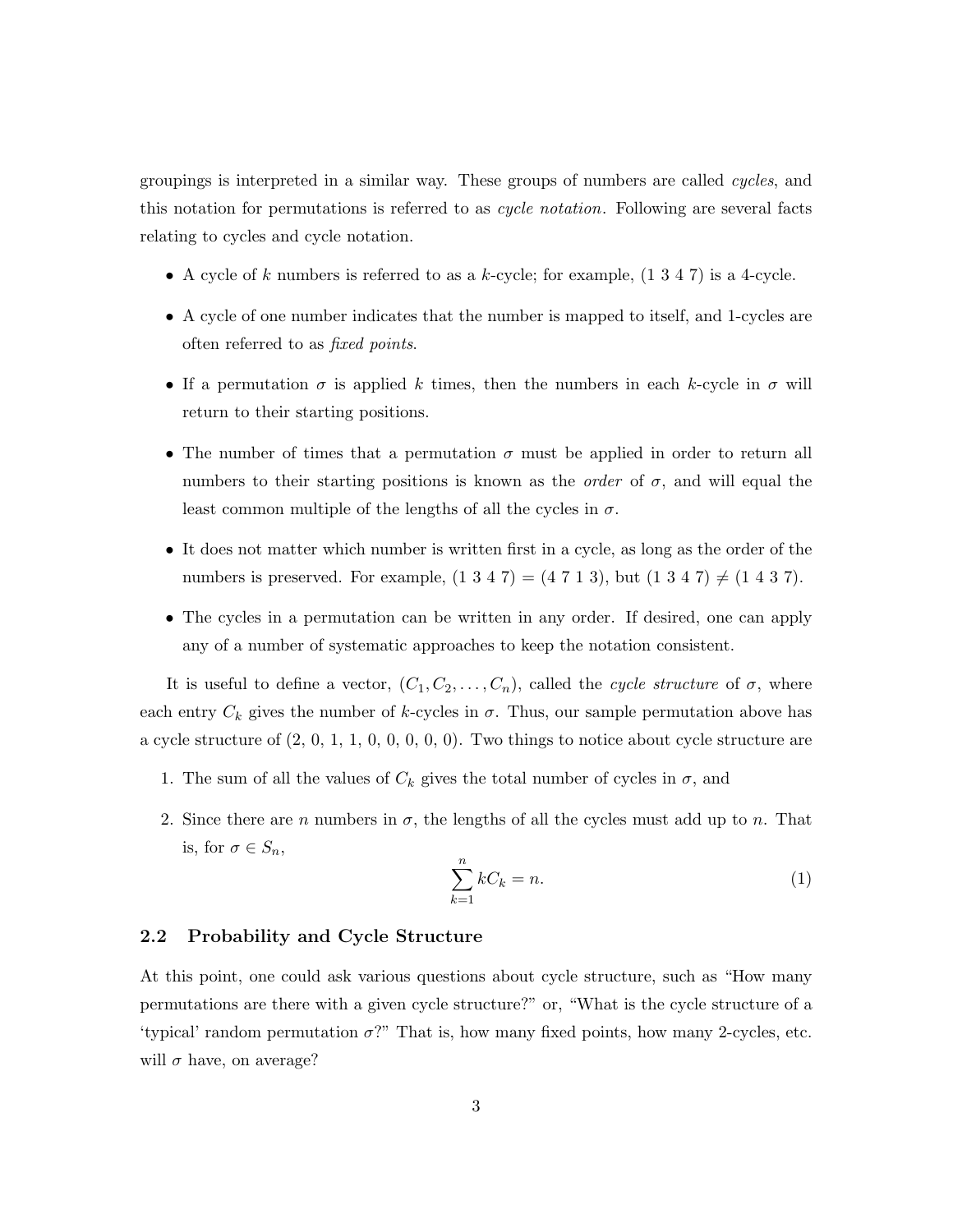When the phrase "random permutation" is used in this paper, it means that each permutation in  $S_n$  is equally likely to be chosen. Thus, the probability of picking any one permutation is  $1/n!$ . Using this, the mean, or expected value, of any random variable V defined on  $S_n$  will be

$$
E[V] = \frac{1}{n!} \sum_{\sigma \in S_n} V(\sigma),\tag{2}
$$

and the variance of V will be

$$
Var[V] = \frac{1}{n!} \sum_{\sigma \in S_n} (V(\sigma) - E[V])^2.
$$
 (3)

Notice that the values  $C_1, C_2, \ldots, C_n$  for a permutation picked from  $S_n$  are just random variables, and the expectation of these values might provide some insight into the questions posed above. Using standard group theory arguments, it can be shown that the probability of picking a permutation with a particular cycle structure, say  $(\vartheta_1, \vartheta_2, \ldots, \vartheta_n)$ , is

$$
P(C_1 = \vartheta_1, C_2 = \vartheta_2, \dots, C_n = \vartheta_n) = \begin{cases} \prod_{k=1}^n \frac{1}{k^{\vartheta_k} \vartheta_k!} & \text{if } \sum_{k=1}^n k \vartheta_k = n \\ 0 & \text{otherwise.} \end{cases}
$$
(4)

This formula can be used to prove a number of facts about the random variables  $C_k$ . The results below are due to Goncharov [1]. (Also see Diaconis and Shahshahani [3].)

$$
E[C_k] = \begin{cases} \frac{1}{k} & \text{if } k \le n \\ 0 & \text{otherwise,} \end{cases}
$$
 (5)

$$
E[C_j C_k] = \begin{cases} \frac{1}{jk} & \text{if } j + k \le n \\ 0 & \text{otherwise} \end{cases}
$$
 (6)

if  $j \neq k$ , and

$$
Var[C_k] = \begin{cases} \frac{1}{k} & \text{if } k \le n/2\\ \frac{1}{k} - \frac{1}{k^2} & \text{if } n/2 < k \le n\\ 0 & \text{otherwise.} \end{cases} \tag{7}
$$

## 3 Permutation Matrices and  $X_{n,a}$

For each  $\sigma \in S_n$ , let  $M_{\sigma}$  be the  $n \times n$  matrix constructed by the following rule:

$$
(M_{\sigma})_{ij} = \begin{cases} 1 & \text{if } j = \sigma(i) \\ 0 & \text{otherwise.} \end{cases}
$$
 (8)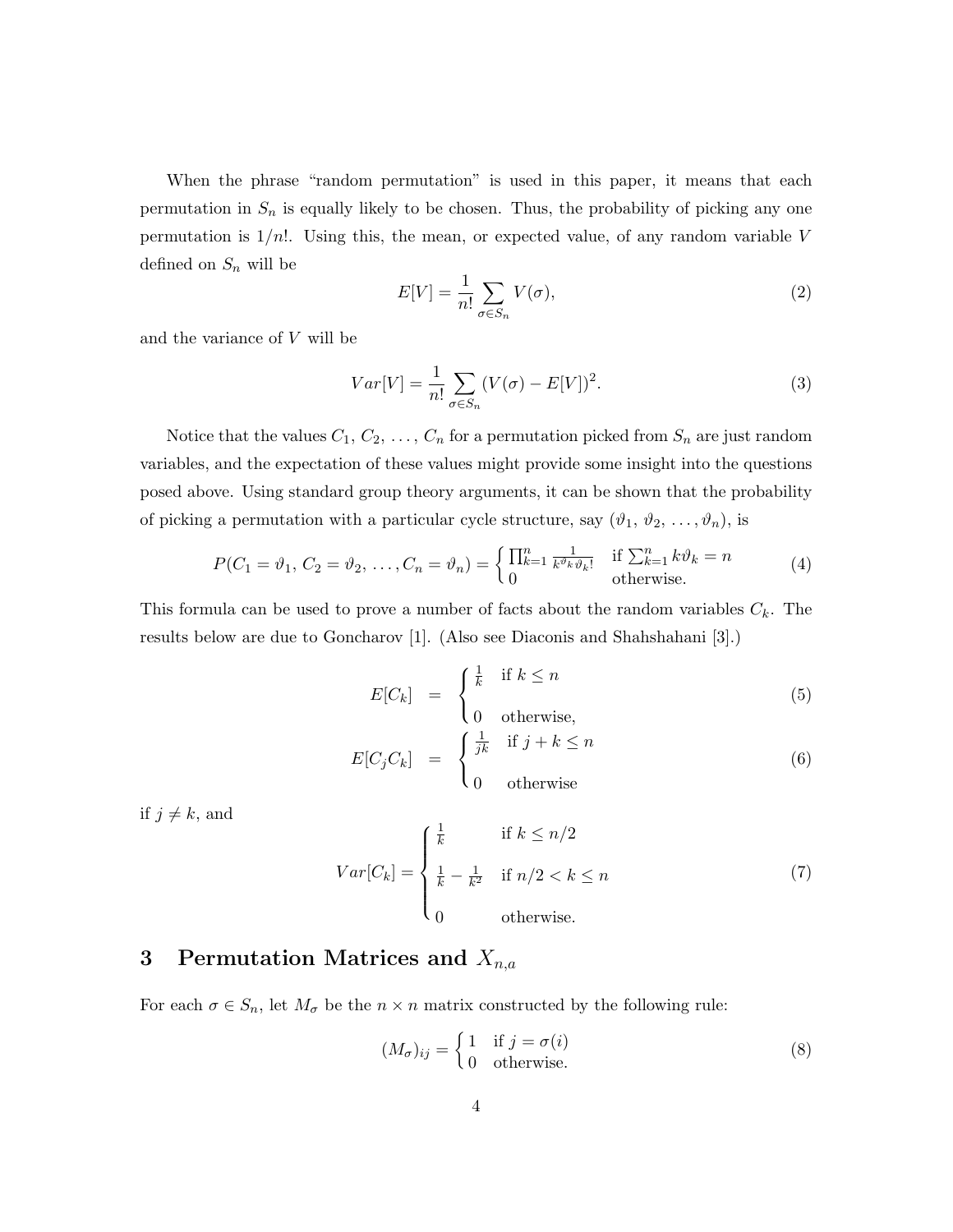That is, the  $i^{th}$  row of  $M_{\sigma}$  has a 1 in the column  $\sigma(i)$  and 0's in all the others. It is easy to verify that  $M_{\sigma}$  is a permutation matrix (as defined in the introduction), and that this rule in fact defines a one-to-one correspondence between  $S_n$  and the  $n \times n$  permutation matrices. (With  $M_{\sigma}$  defined in this way, a matrix that is left-multiplied by  $M_{\sigma}$  will have its rows permuted according to  $\sigma$ , and a matrix that is right-multiplied by  $M_{\sigma}$  will have its columns permuted according to the inverse of  $\sigma$ .)

Using some elementary facts about  $S_n$  and the properties of determinants, it is not difficult to show that, if  $\sigma$  has a cycle structure of  $(C_1, C_2, \ldots, C_n)$ , then the characteristic polynomial of  $M_{\sigma}$  is

$$
p(\lambda) = \det(M_{\sigma} - \lambda I) = (-1)^n \prod_{k=1}^n (\lambda^k - 1)^{C_k},
$$
\n(9)

which results because every k-cycle in  $\sigma$  contributes a factor of  $(-1)^k(\lambda^k-1)$  to  $p(\lambda)$ . The zeros of  $\pm(\lambda^k-1)$  are just the  $k^{th}$  roots of unity, which are 1,  $e^{2\pi i/k}$ ,  $e^{4\pi i/k}$ , ...,  $e^{2(k-1)\pi i/k}$ . (These are just points on the unit circle that are spaced at an angle of  $2\pi/k$  apart.) Since each k-cycle generates this set of k eigenvalues, if  $\sigma$  has  $C_k$  k-cycles, then  $M_{\sigma}$  has  $C_k$  copies of these eigenvalues.

Because of this relationship, the random variable  $X_{n,a}$  can be written in terms of the cycle structure  $(C_1, C_2, \ldots, C_n)$ . In order to do this, the following notation will be needed. These definitions also will be used in later sections for determining the limits on sums.

**Definition 1 (Floor, Ceiling, and Fractional Part)** For all real numbers  $x$ , the largest integer less than or equal to x is denoted by  $|x|$ , read floor of x. Similarly, the smallest integer greater than or equal to x is denoted by  $\lceil x \rceil$ , read ceiling of x. In addition, the fractional part of x, written  $\{x\}$ , is defined to be the difference  $x - \lfloor x \rfloor$ . (Notice that  $0 \leq \{x\} < 1$  for all  $x.$ )

Now, consider an arbitrary interval  $I = \left(e^{2\pi i a}, e^{2\pi i b}\right]$  on the unit circle, with  $0 < b - a \leq 1$ . Of the k eigenvalues corresponding to a k-cycle,  $|kb| - |ka|$  of them will lie in the interval. Thus, for an arbitrary permutation  $\sigma$ , the number of eigenvalues of  $M_{\sigma}$  in I is given by  $\sum_{k=1}^{n} C_k(\sigma)(\lfloor kb \rfloor - \lfloor ka \rfloor)$ . To determine the number of eigenvalues of  $M_{\sigma}$  in  $I_n$ , simply replace b with  $a + l/n$  to obtain

$$
X_{n,a}(\sigma) = \sum_{k=1}^{n} C_k(\sigma) \left( \left[ k \left( a + \frac{l}{n} \right) \right] - \lfloor ka \rfloor \right). \tag{10}
$$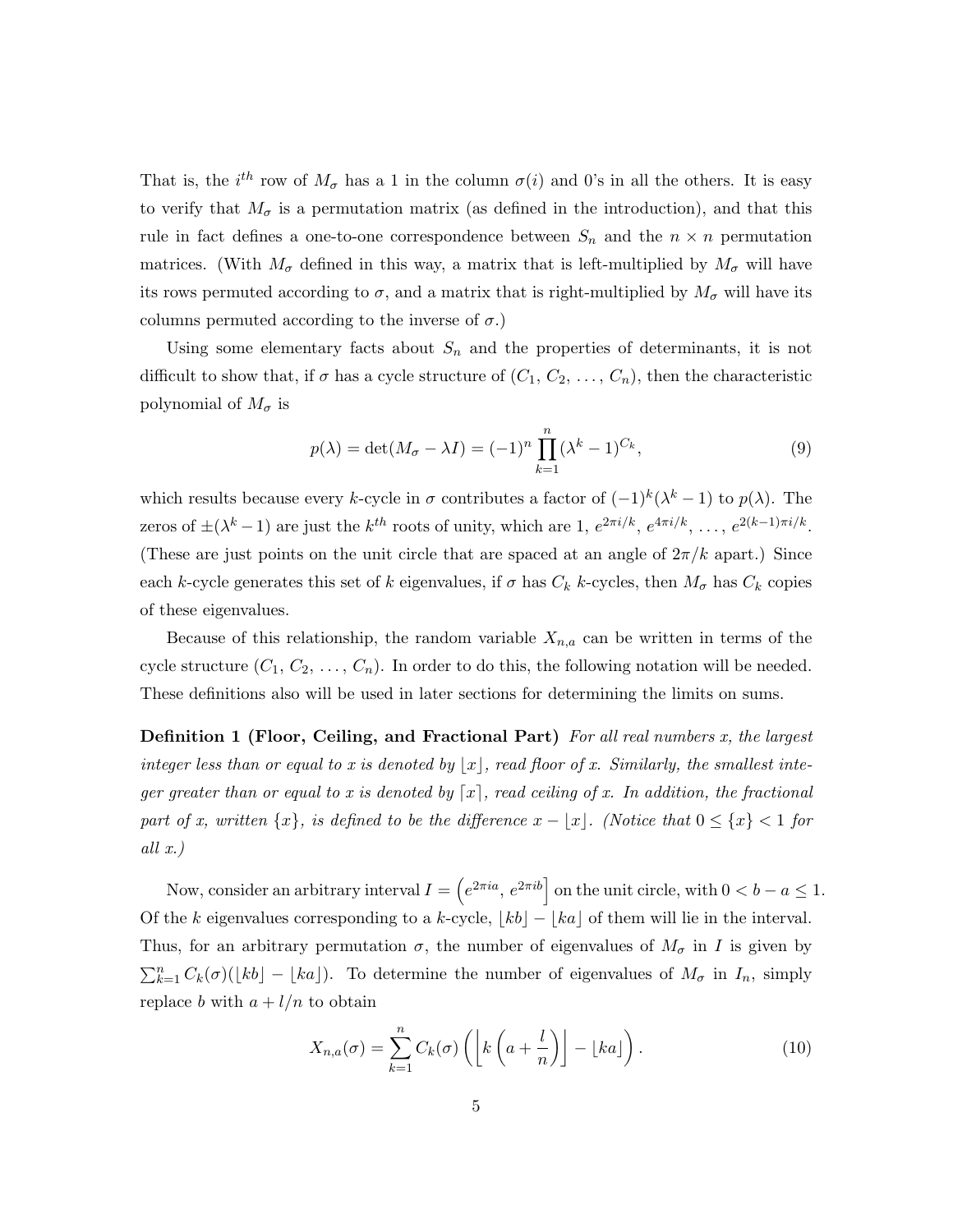The mean of  $X_{n,a}$  is then

$$
E_{S_n}[X_{n,a}] = E_{S_n}\left[\sum_{k=1}^n C_k \left(\left[k\left(a + \frac{l}{n}\right)\right] - \lfloor ka \rfloor\right)\right]
$$
  

$$
= \sum_{k=1}^n E_{S_n}[C_k] \left(\left[k\left(a + \frac{l}{n}\right)\right] - \lfloor ka \rfloor\right)
$$
  

$$
= \sum_{k=1}^n \frac{1}{k} \left(\left[k\left(a + \frac{l}{n}\right)\right] - \lfloor ka \rfloor\right).
$$
 (11)

The restriction that  $b-a \leq 1$  is to ensure that none of the eigenvalues are counted more than once. In the case of  $X_{n,a}$ , this is equivalent to requiring that  $n \geq l$ . Thus, equations (10) and (11) are valid for any value of  $l > 0$ , provided that n is large enough. Now, if  $n \leq l$ , then  $I_n$  is guaranteed to wrap around the unit circle at least once, and therefore will contain all the eigenvalues of  $M_{\sigma}$ . That is,  $X_{n,a} = n$  when  $n \leq l$ , and from now on, it will be assumed that  $n > l$ . Also notice that because the interval lies on a circle, every value of a corresponds to a value in the range  $[0, 1)$ . Although this point is not essential, it can be assumed that  $0 \leq a < 1$  without losing generality.

## 4 Preliminary Observations

When a permutation is picked with uniform probability from  $S_n$  and the eigenvalues of  $M_{\sigma}$ are plotted, the result is that  $n$  points on the unit circle have been chosen "at random", in the sense that the outcome of this experiment is not known beforehand. Obviously, though, not every every point on the circle is equally likely to be picked. In fact, only a finite set of points is possible, and the probability of picking a particular point depends on its location.

Plotting the eigenvalues of a random  $n \times n$  permutation matrix can be compared with plotting  $n$  independent points chosen uniformly from the set of all points on the unit circle. The purpose of this section is to summarize what happens for independent uniform points, and then to make a few quick observations about the eigenvalue distribution of permutation matrices, providing a brief comparison of the two situations.

#### 4.1 Random Independent Points on the Unit Circle

In order to provide a basis for comparison, we can define a random variable analogous to  $X_{n,a}$ . Let  $Y_n$  be the number of points that land in the interval  $I_n = \left(e^{2\pi i a}, e^{2\pi i (a+l/n)}\right]$  when n independent points are picked uniformly.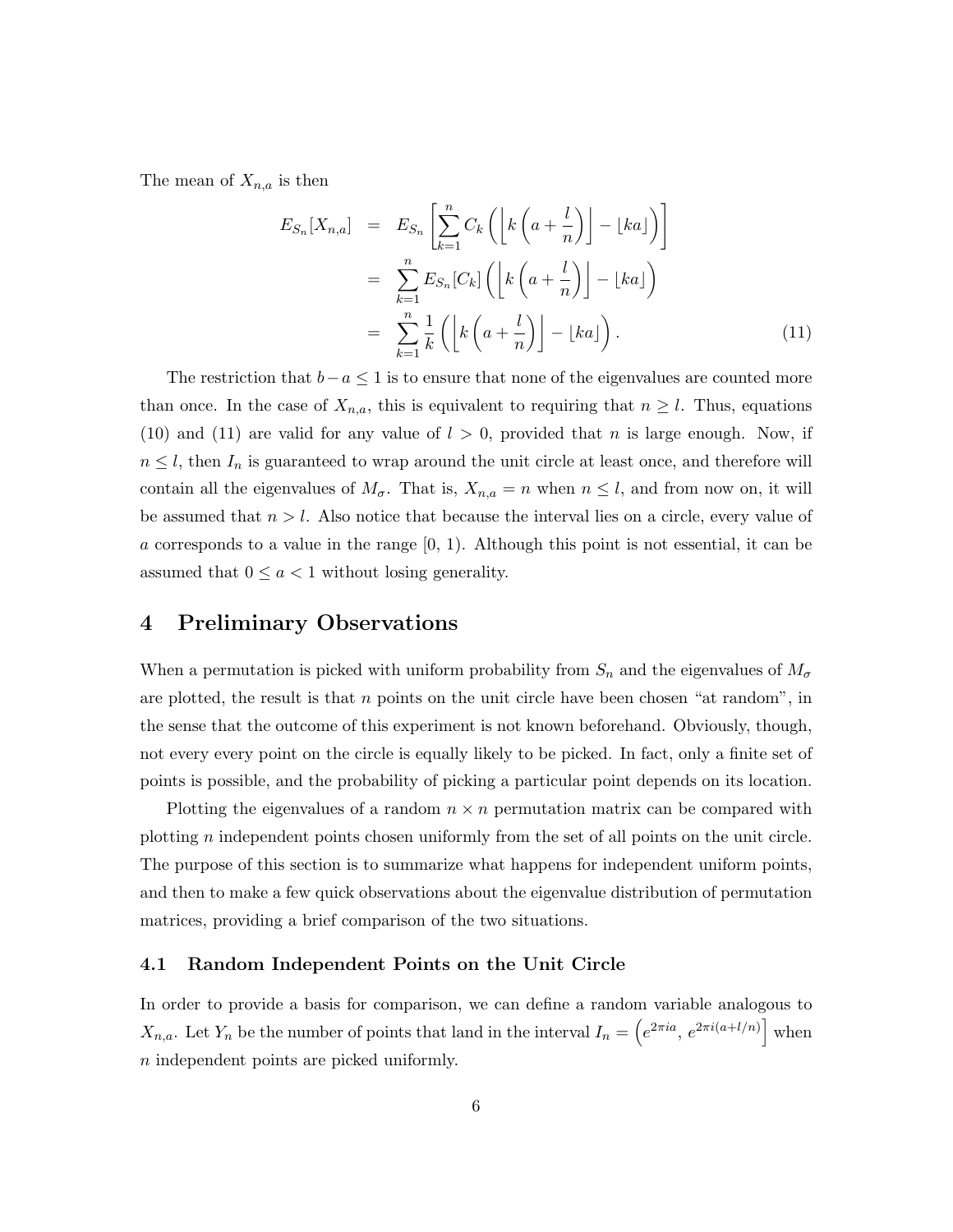When the points are picked in this way, there are two intuitive results that follow immediately. First, the distribution of  $Y_n$  should not depend on a. (Since the points are equally likely to be chosen from anywhere on the circle, the location of the interval should not matter.) Second, the fraction  $Y_n/n$  of points that land in the interval will on average be the same as the ratio of the length of the interval to the circumference of the circle. Thus, by defining  $I_n$  to have a length of  $2\pi l/n$ , the mean of  $Y_n$  will have the constant value l, regardless of the value of n.

These results also become apparent by noticing that  $Y_n$  is a binomial random variable, as follows. If a single point on the unit circle is chosen at random (uniformly), the probability that it will lie in  $I_n$  is  $p = l/n$ . When n points are chosen independently, the number of points  $Y_n$  lying in  $I_n$  will, by definition, be binomial with parameters  $(n, l/n)$ . Binomial random variables are standard in probability, and the mean and variance in this case are known to be

$$
E[Y_n] = n\left(\frac{l}{n}\right) = l,\tag{12}
$$

and

$$
Var[Y_n] = n\left(\frac{l}{n}\right)\left(1 - \frac{l}{n}\right) = l\left(1 - \frac{l}{n}\right). \tag{13}
$$

## 4.2 The Number of Eigenvalues at  $e^{i\theta}$

When random points are chosen uniformly on the unit circle, the probability of picking any particular point  $e^{i\theta}$  is 0. The eigenvalues of permutation matrices, however, occur only at certain values of  $\theta$ , so the probability of choosing one of these points is positive, while the probability for any other point is 0.

In order to gain some insight into this problem, define a random variable  $Z_{n,\theta}$  to be the number of eigenvalues of  $\sigma \in S_n$  equal to  $e^{i\theta}$ . The variable  $Z_{n,\theta}$  is already well understood; see, for example, [1], [2]. Presented here is a brief explanation of what happens to the mean of  $Z_{n,\theta}$  as  $n \to \infty$ .

First consider the case when  $\theta = 0$ . Every cycle in a permutation  $\sigma$  produces the eigenvalue 1, so the number of eigenvalues at  $\theta = 0$  will equal the total number of cycles in  $\sigma$ . Recall that the number of cycles in  $\sigma$  is the sum of all the values of  $C_k$  in the cycle structure. Thus,

$$
Z_{n,0} = \sum_{k=1}^{n} C_k,
$$
\n(14)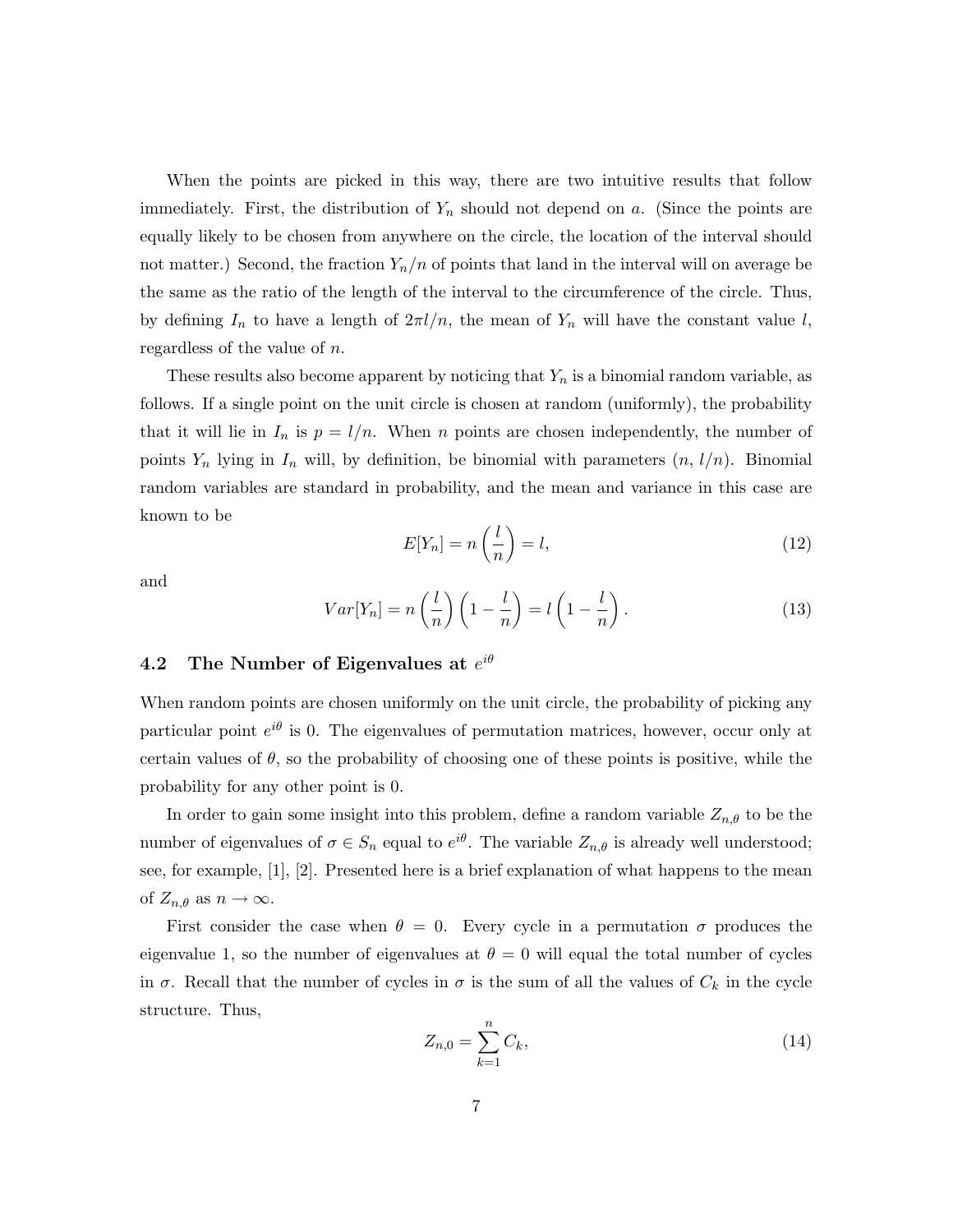and the mean of  $Z_{n,0}$  is

$$
E\left[Z_{n,0}\right] = \sum_{k=1}^{n} E[C_k] = \sum_{k=1}^{n} \frac{1}{k}.
$$
\n(15)

For large  $n$ , this sum can be approximated by  $\ln n$ , resulting in

$$
E[Z_{n,0}] = \ln n + O(1). \tag{16}
$$

Similar reasoning can be used to see that in general, if  $\theta = 2\pi p/q$  with p and q relatively prime, then

$$
E[Z_{n,\theta}] = \frac{1}{q} \ln n + O(1).
$$
 (17)

If  $\theta$  is an irrational multiple of  $2\pi$ , then no eigenvalues can occur there, so  $Z_{n,\theta} = 0$  for all  $n$  in this case. This behavior is quite different from the uniform case.

#### 4.3 Description of  $X_{n,a}$  when  $a = 0$  and  $l \leq 1$

This is a special case for which very little calculation is involved in determining the behavior of  $X_{n,a}$ . With  $a = 0$ , the interval starts at 0 and ends at  $2\pi l/n$ , and equation (10) simplifies to

$$
X_{n,0} = \sum_{k=1}^{n} C_k \left\lfloor \frac{kl}{n} \right\rfloor.
$$
 (18)

Since the largest cycle that can occur in  $\sigma$  is an n-cycle, the first position on the unit circle where an eigenvalue can occur is at  $\theta = 2\pi l/n$ . If  $l < 1$ , then  $X_{n,0} = 0$  because the interval ends before reaching the first possible eigenvalue. This can also be seen from (18) by noting that  $\lfloor kl/n \rfloor = 0$  if  $l < 1$ .

Now if  $l = 1$ , then the interval ends exactly where the first eigenvalue can occur, so we have

$$
X_{n,0} = \begin{cases} 1 & \text{if } \sigma \text{ has an } n\text{-cycle} \\ 0 & \text{otherwise.} \end{cases}
$$

The probability that  $\sigma$  has an n-cycle is just  $1/n$ , and it is easy to show that in this case,

$$
E[X_{n,0}] = \frac{1}{n} \tag{19}
$$

and

$$
Var[X_{n,0}] = \frac{1}{n} \left( 1 - \frac{1}{n} \right) = \frac{n-1}{n^2}.
$$
 (20)

Both the mean and the variance approach 0 as  $n \to \infty$ .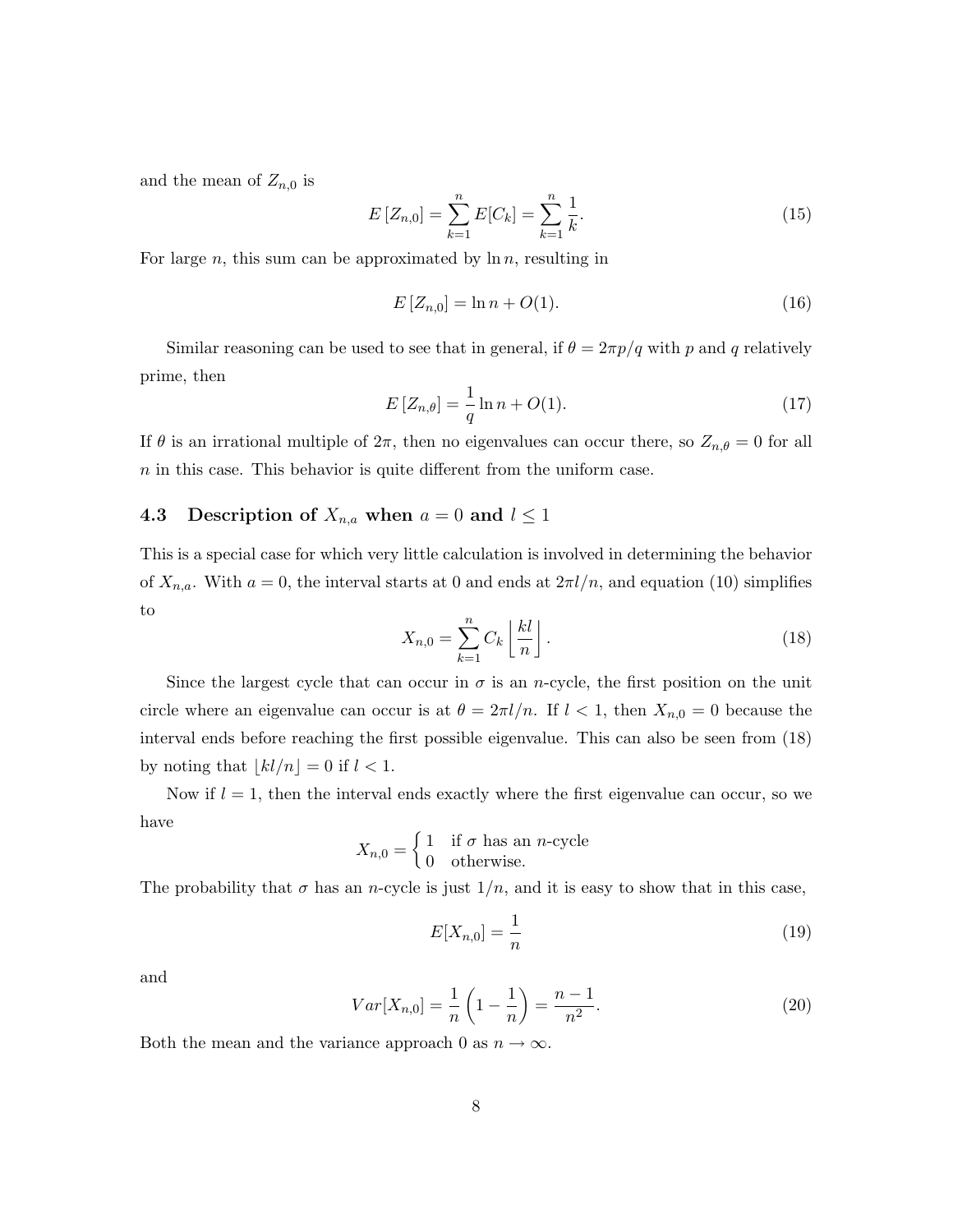Remark. A similar analysis shows that an analogous 'gap' occurs around each rational point a. In particular, if  $a = p/q$  in lowest terms, then no eigenvalues can fall in the interval  $I_n$  if  $l < 1/q$ . For irrational values of a, this sort of gap does not occur. No matter how small l is, there always will be some values of n that produce eigenvalues in the interval  $I_n$ .

These results illuminate some of the differences between the distribution of eigenvalues and that of independent points on the circle. Equations (19) and (20) describe a particularly simple situation, and in this case, the results for random permutations are strikingly different from the results for random independent points. When  $l > 1$ , the simple argument used here no longer works, and it may not be possible to find explicit formulas for  $E[X_{n,a}]$  or  $Var[X_{n,a}]$  in terms of n. In that case, when n is small, it is easy to calculate the value of  $X_{n,a}$ , and of  $E[X_{n,a}]$  or other quantities describing the distribution of eigenvalues. As n increases, however, exact results require more and more computation, and it is more useful to try to find general trends that will provide a picture of what is happening. The following sections use a different approach to find the large n limit of  $E[X_{n,a}]$ , and the goal will be to see whether this limit might resemble the independent points case more closely when the constant l is larger.

## 5 A Technical Lemma

The following lemma, which is an elementary analysis result, will be needed for calculating the limit of  $E[X_{n,a}]$  in the next section.

**Lemma 1** Suppose  $\alpha > \beta \geq 0$ . Let  $(L_n)$  and  $(M_n)$  be sequences of positive integers which satisfy

$$
\frac{L_n}{n} \to L > 0
$$

and

$$
\frac{M_n}{n} \to M > 0.
$$

Then the sum

$$
\sum_{k=L_n}^{M_n} \frac{1}{\alpha k + \beta} = \frac{1}{\alpha} \ln(M_n) - \frac{1}{\alpha} \ln(L_n) + A_n,
$$

where

$$
|A_n| \le \frac{1}{\alpha L_n}.
$$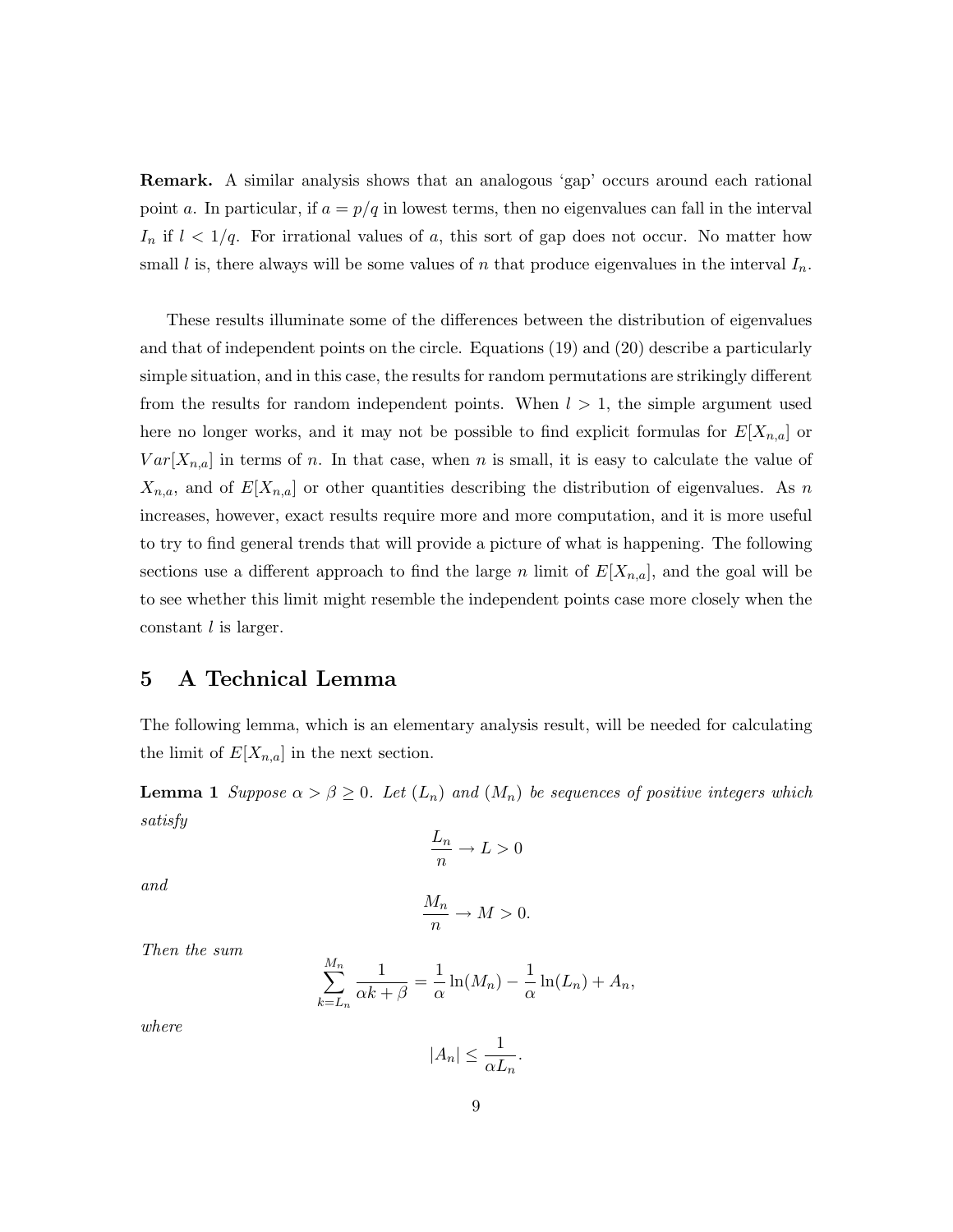In particular,

$$
\lim_{n \to \infty} \sum_{k=L_n}^{M_n} \frac{1}{\alpha k + \beta} = \frac{1}{\alpha} \ln \left( \frac{M}{L} \right).
$$

**Proof.** First, observe that for any integers  $0 < x < y$ , the sum

$$
\sum_{k=x+1}^{y} \frac{1}{k} = \ln(y/x) + \epsilon_1(x, y),\tag{21}
$$

where

$$
\frac{1}{2y} - \frac{1}{2x} \le \epsilon_1(x, y) \le 0.
$$
\n<sup>(22)</sup>

(This can be seen by comparing the sum with the integral  $\int_x^y \frac{1}{t}$  $\frac{1}{t}dt.$ 

Next, since  $\alpha>\beta\geq0,$  note that

$$
\sum_{k=x+1}^{y+1} \frac{1}{\alpha k} < \sum_{k=x}^{y} \frac{1}{\alpha k + \beta} \le \sum_{k=x}^{y} \frac{1}{\alpha k}.\tag{23}
$$

Thus, using  $(21)$ ,

$$
\sum_{k=x}^{y} \frac{1}{\alpha k + \beta} = \frac{1}{\alpha} \ln(y/x) + \epsilon_2(x, y),\tag{24}
$$

where

$$
\frac{1}{\alpha} \left( \frac{1}{y+1} + \epsilon_1(x, y) \right) < \epsilon_2(x, y) \leq \frac{1}{\alpha} \left( \frac{1}{x} + \epsilon_1(x, y) \right). \tag{25}
$$

Combining this with (22), the error can be bounded by

$$
|\epsilon_2(x,y)| \le \frac{1}{\alpha x}.\tag{26}
$$

Setting  $A_n = \epsilon_2(L_n, M_n)$ ,

$$
\sum_{k=L_n}^{M_n} \frac{1}{\alpha k + \beta} = \frac{1}{\alpha} \ln(M_n) - \frac{1}{\alpha} \ln(L_n) + A_n.
$$
 (27)

Finally, note that since  $L_n/n \to L > 0$ , the sequence  $1/(\alpha L_n) \to 0$ . Thus  $A_n \to 0$ , and

$$
\lim_{n \to \infty} \sum_{k=L_n}^{M_n} \frac{1}{\alpha k + \beta} = \frac{1}{\alpha} \ln \left( \frac{M}{L} \right).
$$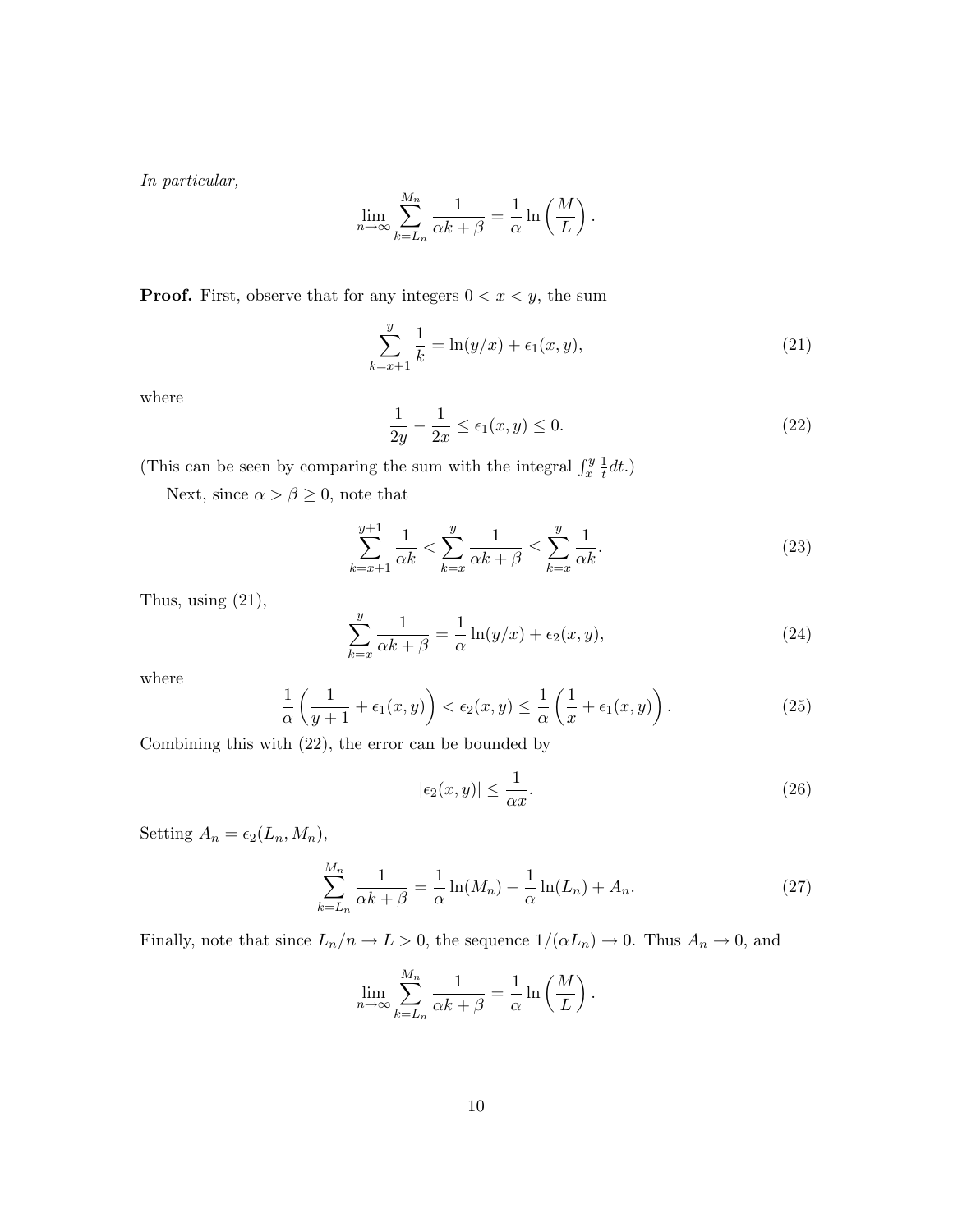## 6 Calculation of the Mean

This section is devoted to finding the limit of the mean of  $X_{n,a}$ . The following theorem is the main result of this paper, and will be proved in sections 6.1 and 6.2.

**Theorem 1** If  $a = 0$ , then

$$
\lim_{n \to \infty} E[X_{n,a}] = \ln\left(\frac{l^{[l]}}{[l]!}\right),\,
$$

and if  $a = \frac{p}{q}$  $\frac{p}{q}$  with p and q relatively prime, then

$$
\lim_{n \to \infty} E[X_{n,a}] = \frac{1}{q} \ln \left( \frac{(ql)^{\lfloor qt \rfloor}}{\lfloor qt \rfloor!} \right).
$$

The proof is divided into two parts. The result is proved first for the case when  $a = 0$ , and then is extended to include any rational a. Although the proof splits naturally in this way, the formula for  $a = 0$  actually corresponds to  $q = 1$  in the more general case. The case when *a* is irrational will be looked at in section 6.3.

#### **6.1** The Mean When  $a = 0$

In the case where  $a = 0$  and  $I_n = \left(1, e^{2\pi i l/n}\right]$ , equations (10) and (11) have a particularly simple form:

$$
X_{n,0} = \sum_{k=1}^{n} C_k \left\lfloor \frac{kl}{n} \right\rfloor,\tag{28}
$$

and

$$
E[X_{n,0}] = \sum_{k=1}^{n} \frac{1}{k} \left\lfloor \frac{kl}{n} \right\rfloor.
$$
 (29)

Observe that  $|kl/n|$  takes on only integer values, specifically all integers from 0 to  $|l|$ . Thus, it might be useful to group the terms in the sum according to this value. For this purpose, denote the value of  $\lfloor kl/n \rfloor$  as j. Now, if  $\lfloor kl/n \rfloor = j$ , then  $j \leq \frac{kl}{n} < j + 1$ , or  $j^{\frac{n}{l}} \leq k < (j+1)^{\frac{n}{l}}$ . The first group of terms, when  $j = 0$ , does not contribute to the sum. For the last group, when  $j = \lfloor l \rfloor$ , the upper limit on k is n rather than  $(\lfloor l \rfloor + 1)\frac{n}{l}$ , so this group will be written separately from the others. Grouping the terms in this way results in

$$
E[X_{n,0}] = \sum_{j=1}^{\lfloor l \rfloor - 1} \sum_{k=\lceil j^n \rceil}^{\lceil (j+1)\rceil - 1} \frac{j}{k} + \sum_{k=\lceil \lfloor l \rfloor \frac{n}{l} \rceil}^n \frac{\lfloor l \rfloor}{k},\tag{30}
$$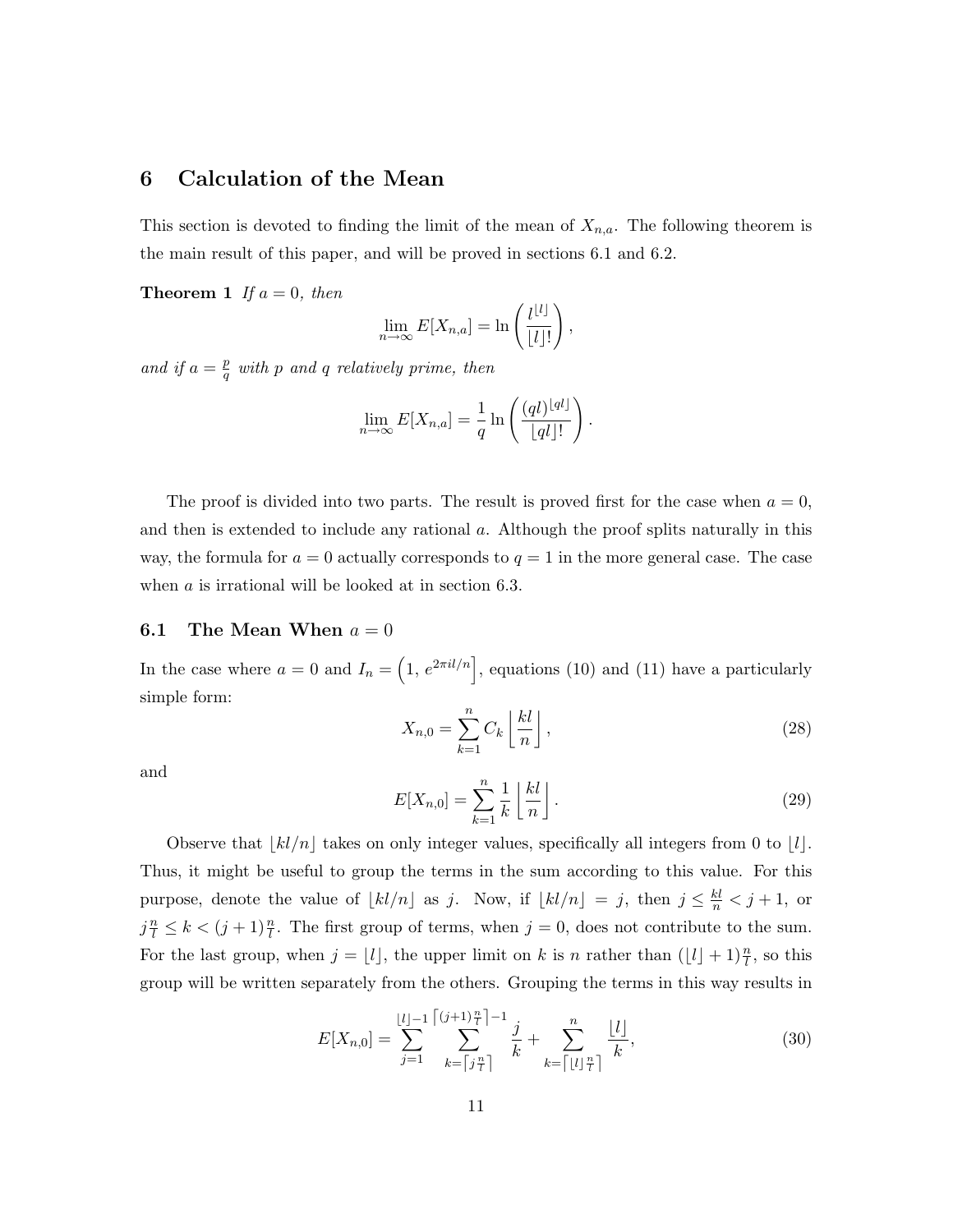where the limits on  $k$  are a direct result of the above inequalities and the fact that  $k$  must be an integer.

The sums in k are of the form in Lemma 1, with  $\alpha = 1$  and  $\beta = 0$ . In order to find the limit of these sums using the lemma, the following results are needed:

$$
\lim_{n \to \infty} \frac{\left[j\frac{n}{l}\right]}{n} = \frac{j}{l};\tag{31}
$$

$$
\lim_{n \to \infty} \frac{\left\lceil (j+1)\frac{n}{l} \right\rceil - 1}{n} = \frac{j+1}{l};\tag{32}
$$

$$
\lim_{n \to \infty} \frac{\lceil \lfloor l \rfloor \frac{n}{l} \rceil}{n} = \frac{\lfloor l \rfloor}{l}.
$$
\n(33)

These limits are easily attained by noting that, for all real  $x, [x] = x + \varepsilon$ , where  $0 \le \varepsilon < 1$ . Applying the lemma then gives

$$
\lim_{n \to \infty} E[X_{n,0}] = \sum_{j=1}^{\lfloor l \rfloor - 1} j \ln \left( \frac{j+1}{j} \right) + \lfloor l \rfloor \ln \left( \frac{l}{\lfloor l \rfloor} \right) \tag{34}
$$

$$
= \ln \left( \prod_{j=1}^{\lfloor l \rfloor - 1} \frac{(j+1)^j}{j^j} \right) + \ln \left( \frac{l^{\lfloor l \rfloor}}{\lfloor l \rfloor^{\lfloor l \rfloor}} \right) \tag{35}
$$

$$
= \ln\left(\frac{\lfloor l\rfloor^{(\lfloor l\rfloor-1)}}{(\lfloor l\rfloor-1)!}\right) + \ln\left(\frac{l^{\lfloor l\rfloor}}{\lfloor l\rfloor^{\lfloor l\rfloor}}\right) \tag{36}
$$

$$
= \ln\left(\frac{l^{[l]}}{[l]!}\right). \tag{37}
$$

#### 6.2 The Mean When a Is Rational

Now we no longer assume a to be 0 and return to equation (10) for  $X_{n,a}$ :

$$
X_{n,a} = \sum_{k=1}^{n} C_k \left( \left[ ka + \frac{kl}{n} \right] - \left[ ka \right] \right). \tag{38}
$$

A little thought shows that in general,

$$
\lfloor x+y \rfloor = \begin{cases} \lfloor x \rfloor + \lfloor y \rfloor & \text{if } \{x\} + \{y\} < 1\\ \lfloor x \rfloor + \lfloor y \rfloor + 1 & \text{otherwise,} \end{cases} \tag{39}
$$

for any real numbers  $x$  and  $y$ . Applying (39) to the first term in (38) gives

$$
\left\lfloor ka + \frac{kl}{n} \right\rfloor = \begin{cases} \left\lfloor ka \right\rfloor + \left\lfloor kl/n \right\rfloor & \text{if } \{ka\} + \left\{ \frac{kl}{n} \right\} < 1\\ \left\lfloor ka \right\rfloor + \left\lfloor kl/n \right\rfloor + 1 & \text{otherwise,} \end{cases} \tag{40}
$$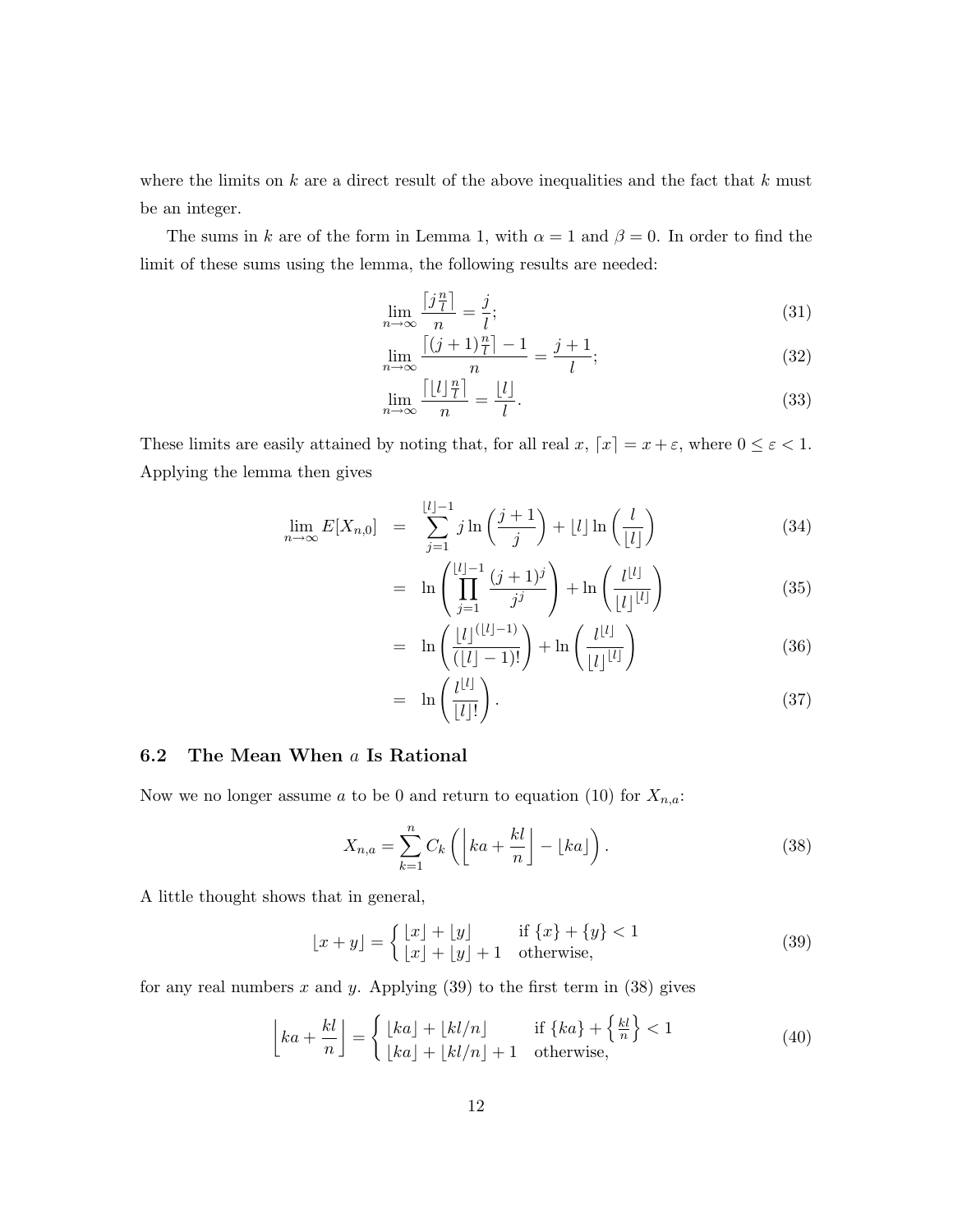and so

$$
X_{n,a} = \sum_{k=1}^{n} C_k \left( \left\lfloor ka + \frac{kl}{n} \right\rfloor - \lfloor ka \rfloor \right) \tag{41}
$$

$$
= \sum_{k=1}^{n} C_k \left\lfloor \frac{kl}{n} \right\rfloor + \sum_{\substack{k:\{ka\}+\{\frac{kl}{n}\} \ge 1,\\1 \le k \le n}} C_k.
$$
 (42)

Thus, the number of eigenvalues  $X_{n,a}$  in the interval  $\left(e^{2\pi i a}, e^{2\pi i (a+l/n)}\right]$  equals the number of eigenvalues  $X_{n,0}$  in the interval  $(1, e^{2\pi i l/n})$ , plus  $\sum C_k$  for values of k such that  $\{ka\}$  +  $\frac{k}{n}$  $\left\{\frac{kl}{n}\right\} \geq 1$ . Taking the expected value gives

$$
E[X_{n,a}] = \sum_{k=1}^{n} \frac{1}{k} \left\lfloor \frac{kl}{n} \right\rfloor + \sum_{\substack{k:\{ka\}+\{\frac{kl}{n}\} \ge 1,\\1 \le k \le n}} \frac{1}{k}
$$
(43)

$$
= \sum_{k=1}^{n} \frac{1}{k} \left\lfloor \frac{kl}{n} \right\rfloor + V_n,
$$
\n(44)

where  $V_n$  denotes the second sum in (43). Now the problem is to find the limit of  $V_n$ , which will require determining the values of k for which  $\{ka\} + \{\frac{kl}{n}\}$  $\frac{kl}{n}\Big\}\geq 1.$ 

Here, we turn our attention to the case when a is rational. Let  $a = p/q$  with p and q relatively prime. Then  $\left\{\frac{kp}{q}\right\}$  $\left\{\frac{op}{q}\right\}$  takes on only a finite number of values, namely all fractions of the form  $x/q$ , where x is an integer between 0 and  $q-1$  (inclusive). Although the order of the x's depends on p, observe that the sequence  $({kp/q}) = (x_k/q)$  repeats with a period of q as k increases. This suggests that it may be helpful to group the terms in  $V_n$  according to the value of  $\frac{kp}{q}$  $\frac{zp}{q}$ .

Now, for each integer  $i = 1, 2, ..., q$ , let  $w_i$  be the number between 0 and  $q-1$  such that  $\left\{\frac{w_ip}{q}\right\}=1-\frac{i}{q}$  $\frac{i}{q}$ . Since the sequence  $({kp/q})$  repeats, whenever  $k \equiv w_i \pmod{q}$ , the value of  $\left\{\frac{kp}{a}\right\}$  $\left\{\frac{ap}{q}\right\}$  will be  $1-\frac{i}{q}$  $\frac{i}{q}$ . Thus, for such k, the condition  $\{ka\} + \{\frac{kl}{n}\}$  $\left\{\frac{kl}{n}\right\} \geq 1$  becomes  $\left\{\frac{kl}{n}\right\}$  $\left\{\frac{kl}{n}\right\} \geq \frac{i}{q}$  $\frac{\imath}{q}.$ 

Notice that if  $i = q$  (corresponding to  $k \equiv 0 \pmod{q}$ ), this condition becomes  $\left\{\frac{k!}{n}\right\}$  $\left\{\frac{kl}{n}\right\} \geq 1.$ Since the fractional part is always less than one, this can never be true, and these terms are not counted in the sum. Now, for each value of i from 1 to  $q-1$ , it needs to be determined which k satisfy  $\left\{\frac{kl}{n}\right\}$  $\left\{\frac{kl}{n}\right\} \geq \frac{i}{q}$  $\frac{i}{q}$ . Between each pair of consecutive integers from 0 to  $\lceil l \rceil$ , there is a (possibly empty) set of terms  $kl/n$  that satisfy this condition. In particular, the following inequalities identify the groups of terms that will be counted in the sum:

$$
\frac{i}{q} \le \frac{kl}{n} < 1 \,,\ 1 + \frac{i}{q} \le \frac{kl}{n} < 2 \,,\ \ldots \,,\ \lfloor l \rfloor - 1 + \frac{i}{q} \le \frac{kl}{n} < \lfloor l \rfloor \,,\ \lfloor l \rfloor + \frac{i}{q} \le \frac{kl}{n} \le l \,.
$$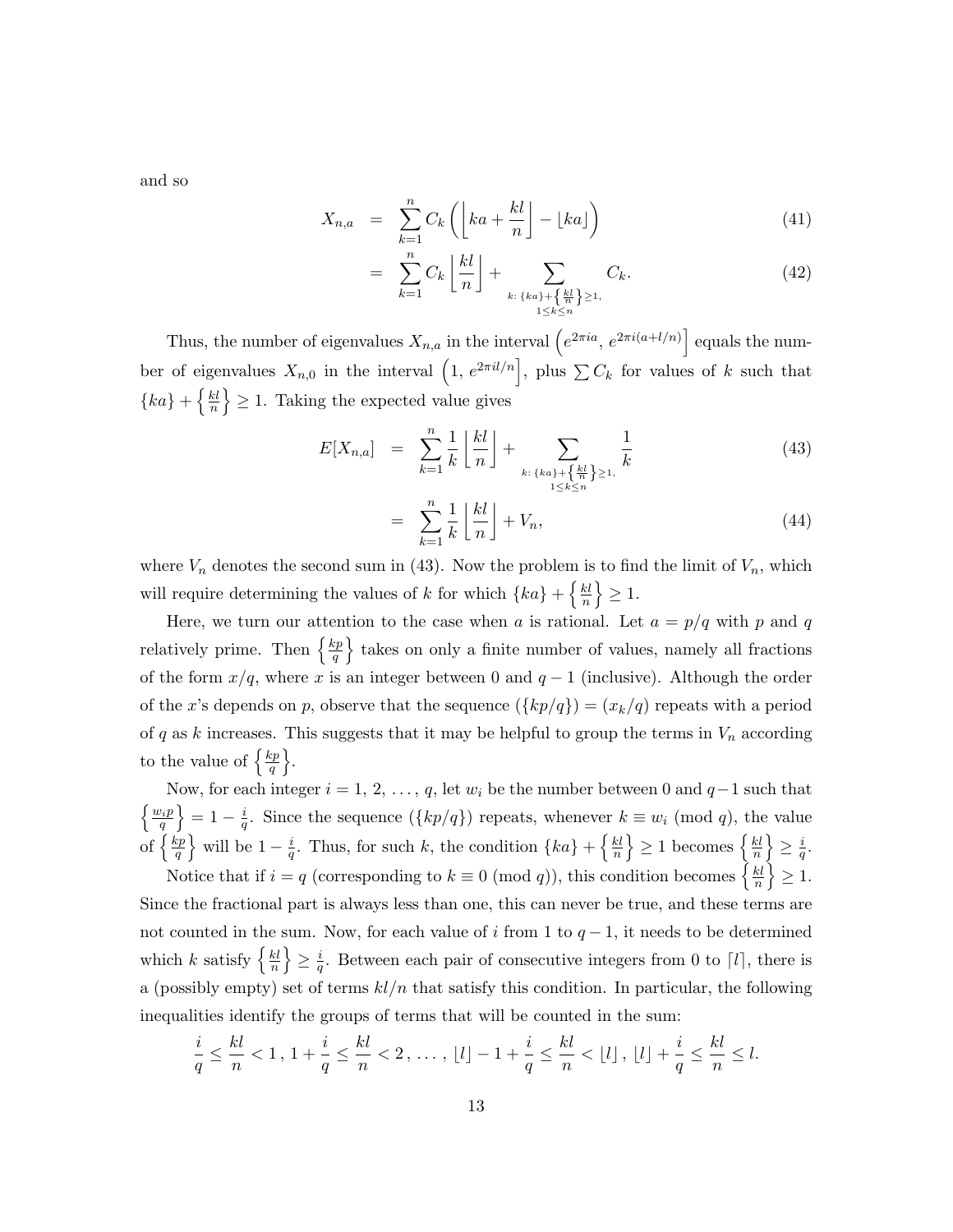Except for the last group, the general limits on k are  $(j + \frac{i}{a})$  $\frac{i}{q}$  $\frac{n}{l} \leq k < (j+1)\frac{n}{l}$ , where j ranges from 0 to  $\lfloor l \rfloor - 1$ .

Notice that the last group of terms is only present if  $\lfloor l \rfloor + \frac{i}{q} \leq l$ , or  $\frac{i}{q} \leq \{l\}$ . Because of this, the limits on  $i$  as well as  $k$  are different for the last group. The value of  $i$ , instead of ranging over all the integers from 1 to  $q-1$ , only reaches the largest integer that is less than or equal to  $q\{l\}$ . That is,  $1 \leq i \leq \lfloor q\{l\} \rfloor$ , which can be rewritten as  $1 \leq i \leq \lfloor qt \rfloor - q\lfloor l \rfloor$ .

Using these limits to group the terms in the sum, and keeping in mind that for each  $i$ we only count values of k such that  $k \equiv w_i \pmod{q}$ , we arrive at the following form for  $V_n$ when a is rational:

$$
V_n = \sum_{i=1}^{q-1} \sum_{j=0}^{\lfloor l \rfloor - 1} \sum_{\substack{k= \lceil (j+\frac{i}{q}) \frac{n}{l} \rceil \\ k \equiv w_i \pmod{q}}}^{\lceil (j+1) \frac{n}{l} \rceil - 1} \frac{1}{k} + \sum_{i=1}^{\lfloor ql \rfloor - q\lfloor l \rfloor} \sum_{\substack{k= \lceil (l \rfloor + \frac{i}{q}) \frac{n}{l} \rceil \\ k \equiv w_i \pmod{q}}}^n \frac{1}{k}.
$$
 (45)

Now, every k for which  $k \equiv w_i \pmod{q}$  can be written as  $k = qk' + w_i$ , for some integer  $k'$ . Making this substitution, the sum becomes

$$
V_n = \sum_{i=1}^{q-1} \sum_{j=0}^{\lfloor l \rfloor - 1} \sum_{k'=L_{n,ij}}^{M_{n,ij}} \frac{1}{qk' + w_i} + \sum_{i=1}^{\lfloor ql \rfloor - q\lfloor l \rfloor} \sum_{k'=L'_{n,i}}^{M'_{n,i}} \frac{1}{qk' + w_i},\tag{46}
$$

where

$$
L_{n,ij} = \left[ \frac{1}{q} \left( \left[ \left( j + \frac{i}{q} \right) \frac{n}{l} \right] - w_i \right) \right],\tag{47}
$$

$$
M_{n,ij} = \left[ \frac{1}{q} \left( \left[ (j+1)\frac{n}{l} \right] - 1 - w_i \right) \right],\tag{48}
$$

$$
L'_{n,i} = \left[ \frac{1}{q} \left( \left[ \left( \lfloor l \rfloor + \frac{i}{q} \right) \frac{n}{l} \right] - w_i \right) \right], \tag{49}
$$

$$
M'_{n,i} = \left\lfloor \frac{1}{q}(n - w_i) \right\rfloor. \tag{50}
$$

Here, the sums in k' have the form in Lemma 1, this time with  $\alpha = q$  and  $\beta = w_i$ . The relevant limits in this case are

$$
\lim_{n \to \infty} \frac{L_{n,ij}}{n} = \frac{1}{ql} \left( j + \frac{i}{q} \right),\tag{51}
$$

$$
\lim_{n \to \infty} \frac{M_{n,ij}}{n} = \frac{1}{ql}(j+1),\tag{52}
$$

$$
\lim_{n \to \infty} \frac{L'_{n,i}}{n} = \frac{1}{ql} \left( \lfloor l \rfloor + \frac{i}{q} \right),\tag{53}
$$

$$
\lim_{n \to \infty} \frac{M'_{n,i}}{n} = \frac{1}{q}.\tag{54}
$$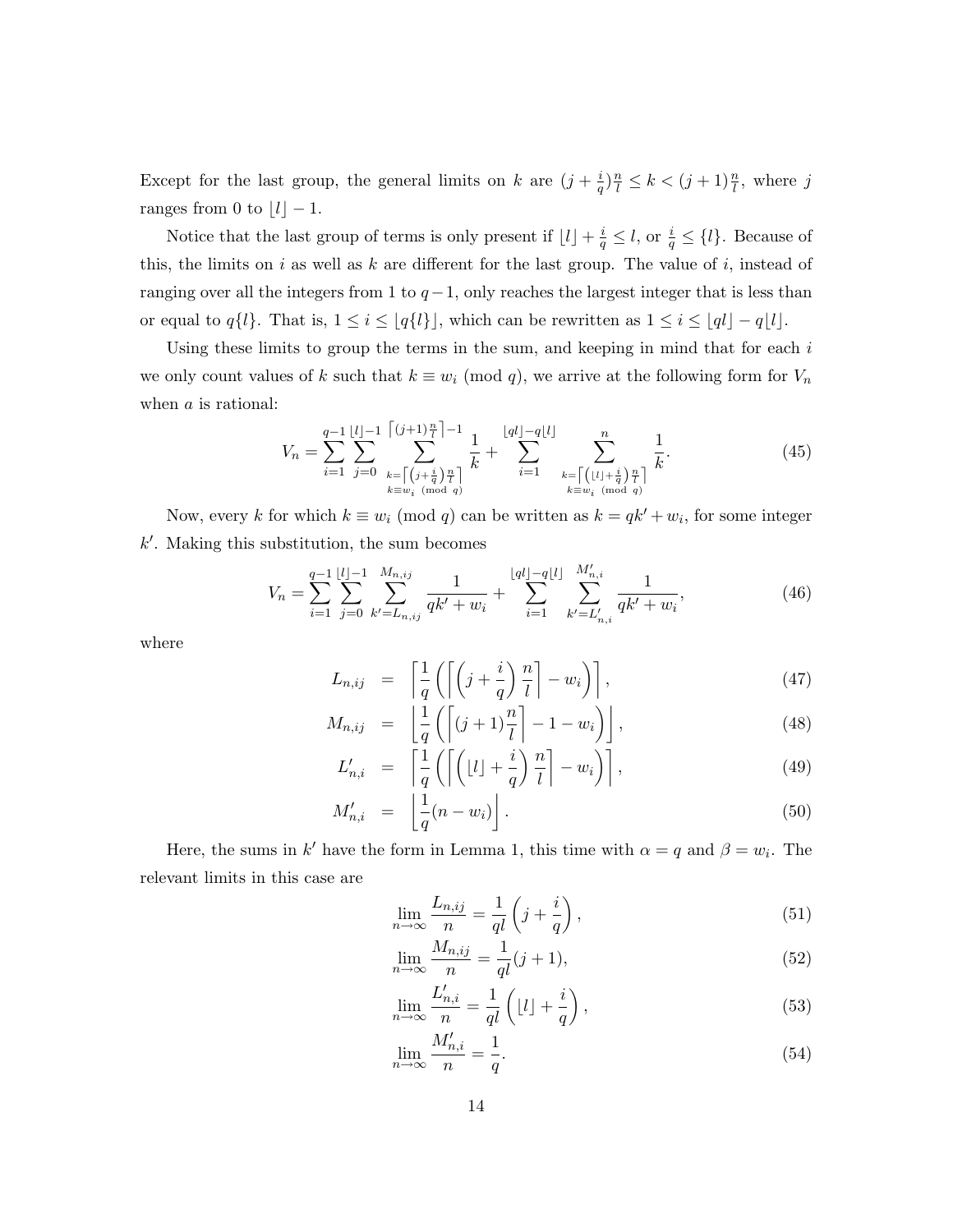Notice that the values of  $L_n$  and  $M_n$  in Lemma 1 must be positive. It is possible that the sequences given in (47) through (50) may start off with values of 0, but since they grow without bound, they must eventually remain positive, and the lemma can still be used to find the limit as  $n \to \infty$ . Doing so gives

$$
\lim_{n \to \infty} V_n = \sum_{i=1}^{q-1} \sum_{j=0}^{\lfloor l \rfloor - 1} \frac{1}{q} \ln \left( \frac{j+1}{j + \frac{i}{q}} \right) + \sum_{i=1}^{\lfloor ql \rfloor - q\lfloor l \rfloor} \frac{1}{q} \ln \left( \frac{l}{\lfloor l \rfloor + \frac{i}{q}} \right)
$$
(55)

$$
= \frac{1}{q} \ln \left( \prod_{i=1}^{q-1} \prod_{j=0}^{\lfloor l \rfloor - 1} \frac{q(j+1)}{qj+i} \right) + \frac{1}{q} \ln \left( \prod_{i=1}^{\lfloor ql \rfloor - q\lfloor l \rfloor} \frac{ql}{q\lfloor l \rfloor + i} \right) \tag{56}
$$

$$
= \frac{1}{q} \ln \left( \frac{(q^{[l]} \lfloor l \rfloor!)^{(q-1)}}{\prod_{i=1}^{q-1} \prod_{j=0}^{\lfloor l \rfloor -1} (qj+i)} \right) + \frac{1}{q} \ln \left( \frac{(ql)^{(\lfloor ql \rfloor - q\lfloor l \rfloor)}}{\prod_{i=1}^{\lfloor ql \rfloor - q\lfloor l \rfloor} (q\lfloor l \rfloor + i)} \right) \tag{57}
$$

$$
= \frac{1}{q} \ln \left( \frac{(q^{[l]} \lfloor l \rfloor!)^q}{(q \lfloor l \rfloor)!} \right) + \frac{1}{q} \ln \left( \frac{(ql)^{[ql]} (q \lfloor l \rfloor)!}{(ql)^{(q \lfloor l \rfloor)} \lfloor q l \rfloor!} \right).
$$
(58)

The last step follows from expanding the two products in the denominators. This shows that  $\prod_{i=1}^{q-1} \prod_{j=0}^{\lfloor l\rfloor-1} (qj+i)$  is just the product of all the integers from 1 to  $q\lfloor l\rfloor$ , excluding multiples of  $q$ . Thus

$$
\prod_{i=1}^{q-1} \prod_{j=0}^{\lfloor l \rfloor -1} (qj+i) = \frac{\prod_{i'=1}^{q\lfloor l \rfloor} i'}{\prod_{j'=1}^{\lfloor l \rfloor} qj'} = \frac{(q\lfloor l \rfloor)!}{q^{\lfloor l \rfloor} \lfloor l \rfloor!}.
$$
\n(59)

In addition,  $\prod_{i=1}^{\lfloor ql\rfloor-q\lfloor l\rfloor}(q\lfloor l\rfloor+i)$  is the product of all the integers from  $q\lfloor l\rfloor+1$  to  $\lfloor ql\rfloor$ , which is just  $(|q|!)/(q|l|)!$ . When the arguments of the two logarithms are multiplied, some of the terms cancel out, resulting in

$$
\lim_{n \to \infty} V_n = \frac{1}{q} \ln \left[ \left( \frac{\lfloor l \rfloor!}{l^{\lfloor l \rfloor}} \right)^q \left( \frac{(ql)^{\lfloor q l \rfloor}}{\lfloor q l \rfloor!} \right) \right] \tag{60}
$$

$$
= \ln\left(\frac{\lfloor l \rfloor!}{l^{\lfloor l \rfloor}}\right) + \frac{1}{q} \ln\left(\frac{(ql)^{\lfloor ql \rfloor}}{\lfloor ql \rfloor!}\right). \tag{61}
$$

Adding equations (37) and (61) yields

$$
\lim_{n \to \infty} E\left[X_{n, \frac{p}{q}}\right] = \frac{1}{q} \ln\left(\frac{(ql)^{\lfloor ql \rfloor}}{\lfloor ql \rfloor!}\right). \tag{62}
$$

Equation (62) gives the limit of the mean of  $X_{n,a}$  for rational a. Notice that this equation involves q, but not p or the numbers  $w_i$ . Thus, only the denominator of a matters when the limit is taken. In general, the limit of  $E[X_{n,a}]$  is a function of a and l, and will be referred to as  $f(a, l)$  in the following sections.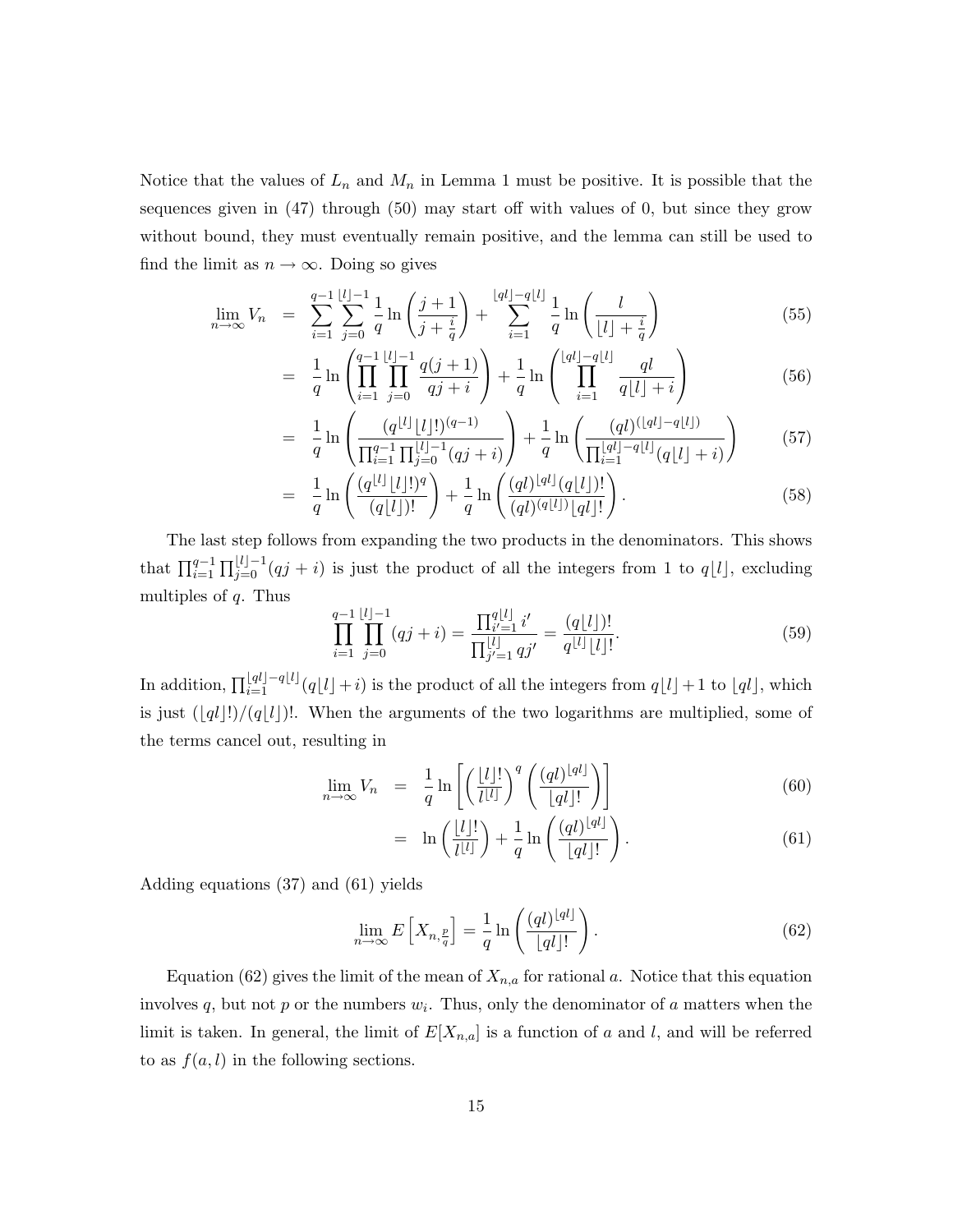#### 6.3 The Mean When  $a$  is Irrational

When a is irrational,  $\{a\}$  takes on an infinite number of values, making it difficult to group the terms in  $V_n$  and arrive at a limit for the sum. However, notice that any irrational number can be approximated as closely as desired by a sequence of rationals with increasing denominators. That is, for every irrational number a, there exist sequences of integers  $(p_m)$ and  $(q_m)$ , with  $(q_m)$  strictly increasing, such that  $p_m$  and  $q_m$  are relatively prime for all m and

$$
\lim_{m \to \infty} \frac{p_m}{q_m} = a.
$$

Thus, we could take the formula for  $f\left(\frac{p}{q}\right)$  $(\frac{p}{q}, l)$  given in Theorem 1 and let  $q \to \infty$ . The hope is that this might provide an idea of what happens for irrational a.

Figure 1 shows the function  $f\left(\frac{p}{q}\right)$  $(\frac{p}{q}, l)$  for several values of q. Notice that as q gets larger, the curves seem to be approaching the line  $f = l$ . Indeed, this limit can be shown by using Stirling's approximation for  $N!$  when  $N$  is large. Stirling's formula is

$$
N! \approx N^N e^{-N} \sqrt{2\pi N}.
$$
\n(63)

Applying (63) to (62), with  $N = |q|$ ,

$$
\lim_{n \to \infty} E\left[X_{n, \frac{p}{q}}\right] = \frac{1}{q} \ln\left(\frac{(ql)^{\lfloor ql \rfloor}}{\lfloor ql \rfloor!}\right) \tag{64}
$$

$$
\approx \frac{1}{q} \ln \left( \frac{(ql)^{\lfloor qt \rfloor}}{\lfloor qt \rfloor^{\lfloor qt \rfloor} e^{-\lfloor qt \rfloor} \sqrt{2\pi \lfloor qt \rfloor}} \right) \tag{65}
$$

$$
= \frac{1}{q} \ln \left( \frac{(ql)}{\lfloor ql \rfloor} \right)^{\lfloor ql \rfloor} + \frac{\lfloor ql \rfloor}{q} - \frac{1}{q} \ln \left( \sqrt{2\pi \lfloor ql \rfloor} \right). \tag{66}
$$

Now, taking the limit for large  $q$ ,

$$
\lim_{m \to \infty} \lim_{n \to \infty} E\left[X_{n, \frac{p_m}{q_m}}\right] = \lim_{q \to \infty} \left[\frac{\lfloor qt \rfloor}{q} \ln\left(\frac{(ql)}{\lfloor qt \rfloor}\right) + \frac{\lfloor qt \rfloor}{q} - \frac{1}{q} \ln\left(\sqrt{2\pi\lfloor qt \rfloor}\right)\right] \tag{67}
$$

$$
= l \cdot 0 + l - 0 \tag{68}
$$

$$
= l. \tag{69}
$$

This result seems to suggest that the limit of the mean of  $X_{n,a}$  for irrational a is simply l.

**Remark.** Note that this is not a proof. The limit of  $E[X_{n,a}]$  will be l for every irrational point a if and only if  $f(a, l)$  is continuous whenever a is irrational; however, it is not known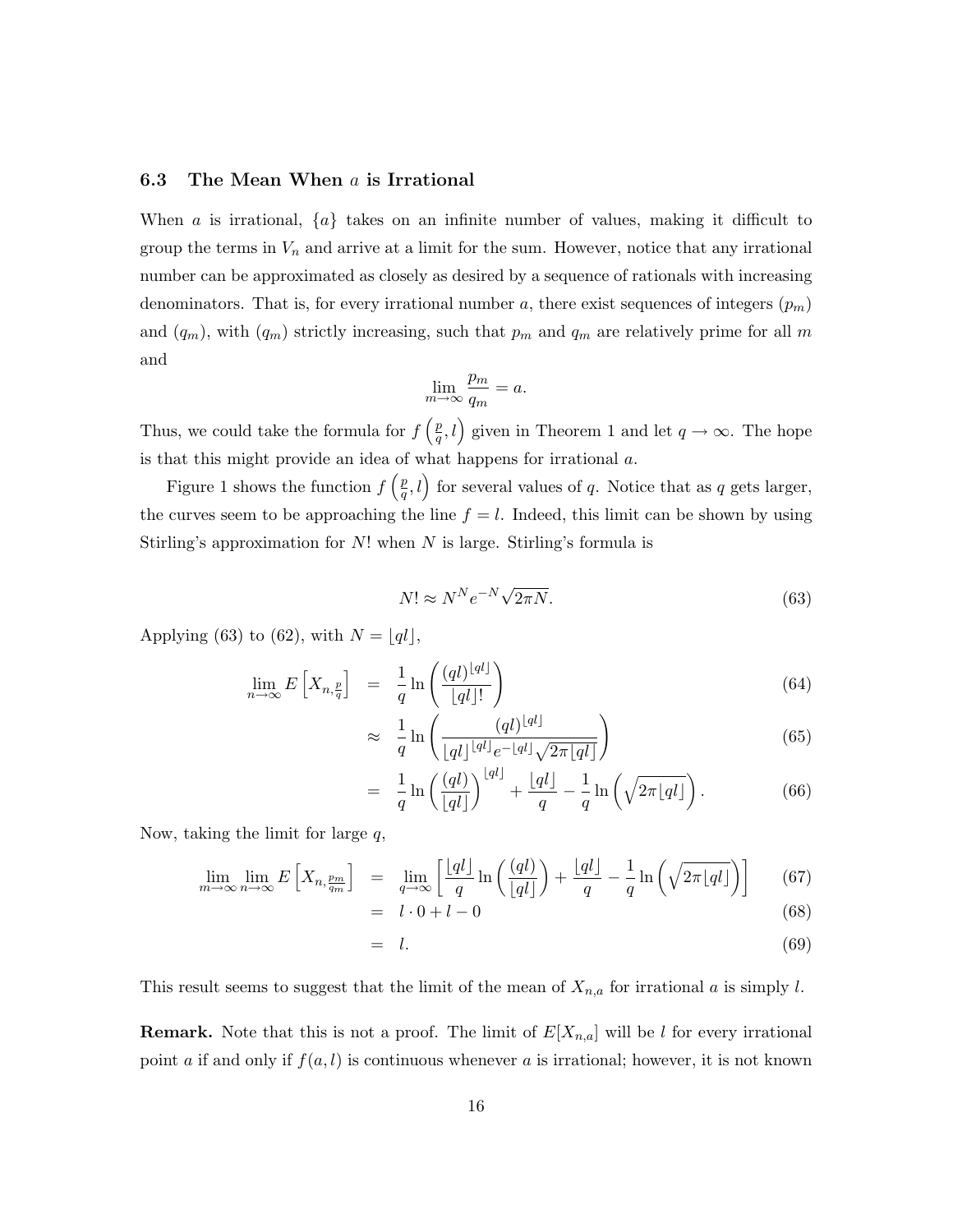

Figure 1:  $\lim_{n\to\infty} E[X_{n,a}]$  as a function of l, for various values of q. The curves, from bottom to top are for  $q = 1, q = 2, q = 3, q = 6, q = 10, q = 100, \text{ and } q = 500.$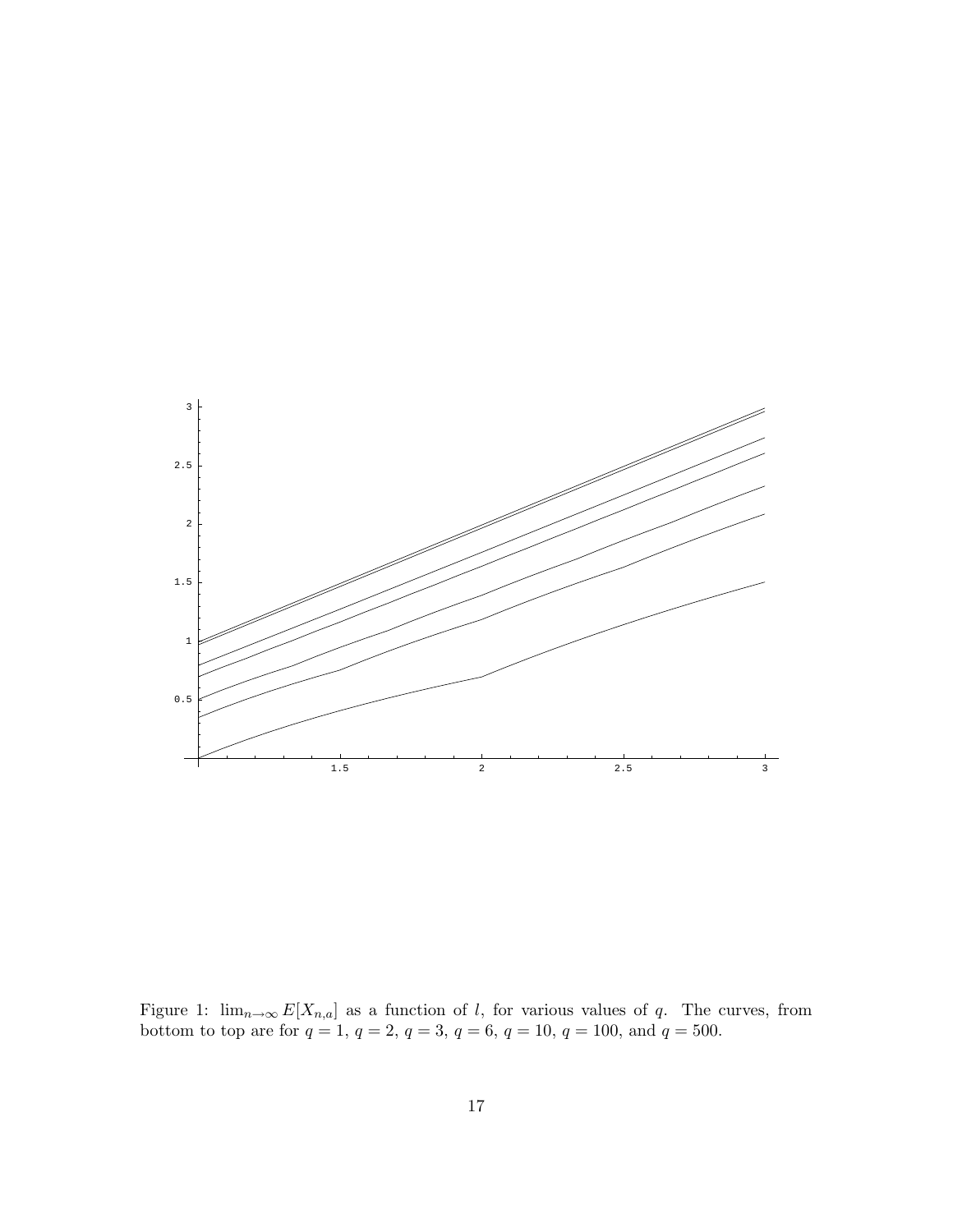for certain that this is the case. One way to prove that (69) gives the correct limit would be first to show that  $E[X_{n,a}]$  (with a given n) is continuous at an irrational a, so that

$$
E[X_{n,a}] = \lim_{m \to \infty} E\left[X_{n,\frac{p_m}{q_m}}\right].
$$

Since  $f(a, l) = \lim_{n \to \infty} E[X_{n,a}]$ , it would then need to be shown that

$$
\lim_{n \to \infty} \lim_{m \to \infty} E\left[X_{n, \frac{p_m}{q_m}}\right] = \lim_{m \to \infty} \lim_{n \to \infty} E\left[X_{n, \frac{p_m}{q_m}}\right].
$$

It is not difficult to determine where  $E[X_{n,a}]$  is continuous when n is fixed, but so far, there is no justification for switching the order of the limits.

There is, however, some evidence to support the result in (69). Computer simulations indicated that  $E[X_{n,a}]$  tended toward l when a was irrational, although this may merely reflect the limit in (69) since computers cannot process true irrational numbers. Another indication that this limit might be correct comes from a comparison with some of the results in [4] and [5] involving the number of eigenvalues in a fixed interval. Here, too, the limit depended only on the denominators of the endpoints when they were rational, and in this case, letting the denominators approach infinity did produce the correct result for irrational endpoints under certain circumstances.

## 7 Conclusion

At this point we can ask how the result in Theorem 1 compares with the distribution of random independent points. Recall that the mean in that case was just l. Figure 2 shows another graph of f vs. l for different values of q, this time plotted over a wider range of l values. Notice that each  $f$  appears more and more like a straight line as  $l$  increases.

Using Stirling's formula as before, we can obtain an approximation of  $f\left(\frac{p}{q}\right)$  $(\frac{p}{q}, l)$  for large l values. Expanding the first and third terms in  $(66)$  as Taylor series reveals that f can be approximated by  $l - (\ln l)/2q + O(1)$ . Although it is not obvious that f should have this form, the negative sign for the correction term does make sense. Even though the eigenvalues become more evenly distributed as  $n$  increases, there are a large number of them at the endpoint  $e^{2\pi i p/q}$  that are always excluded from the interval  $I_n$ . The correction term may reflect the effect of this exclusion.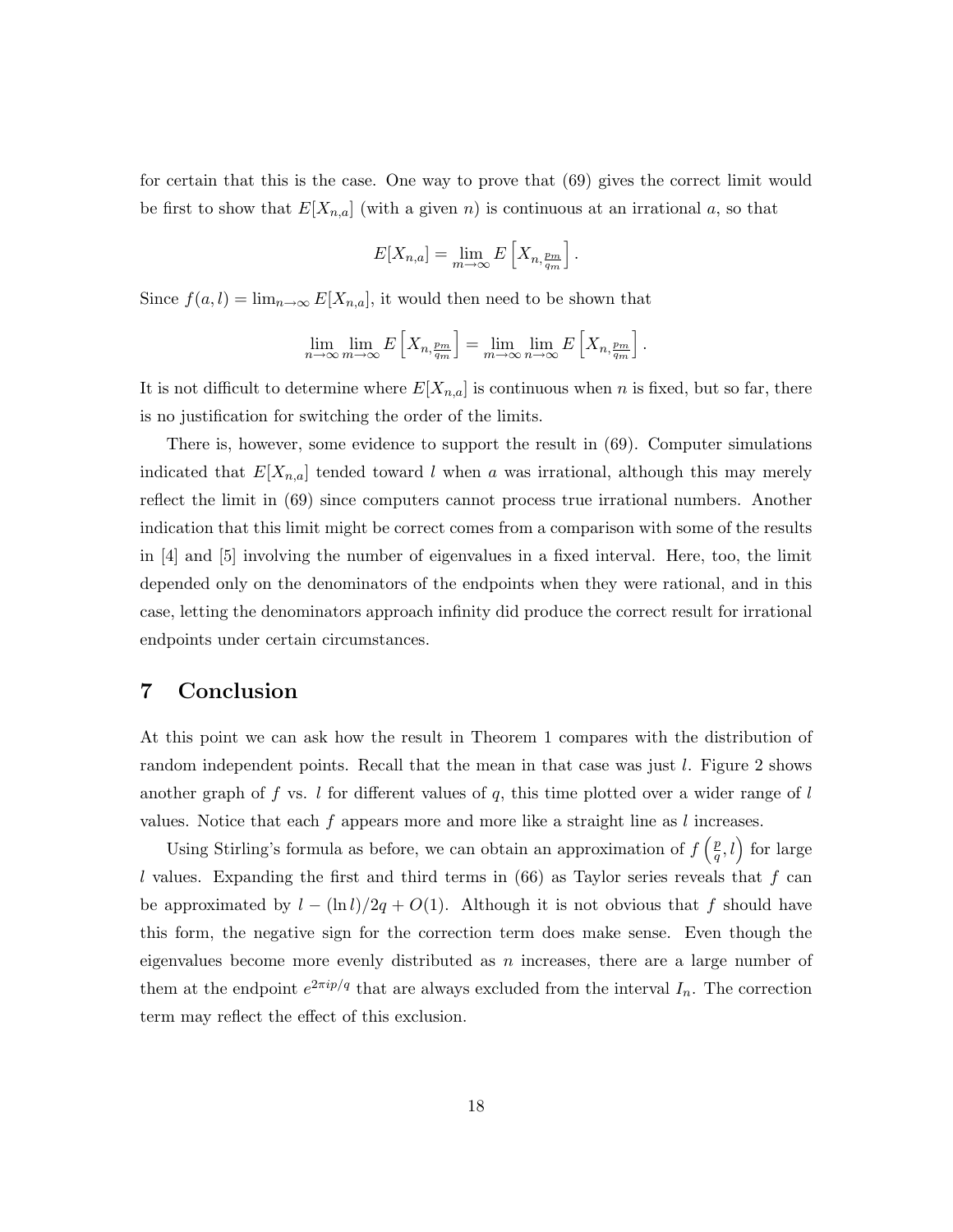

Figure 2:  $\lim_{n\to\infty} E[X_{n,a}]$  as a function of l. The curves, from bottom to top are for  $q=1$ ,  $q = 3$ , and  $q = 10$ .